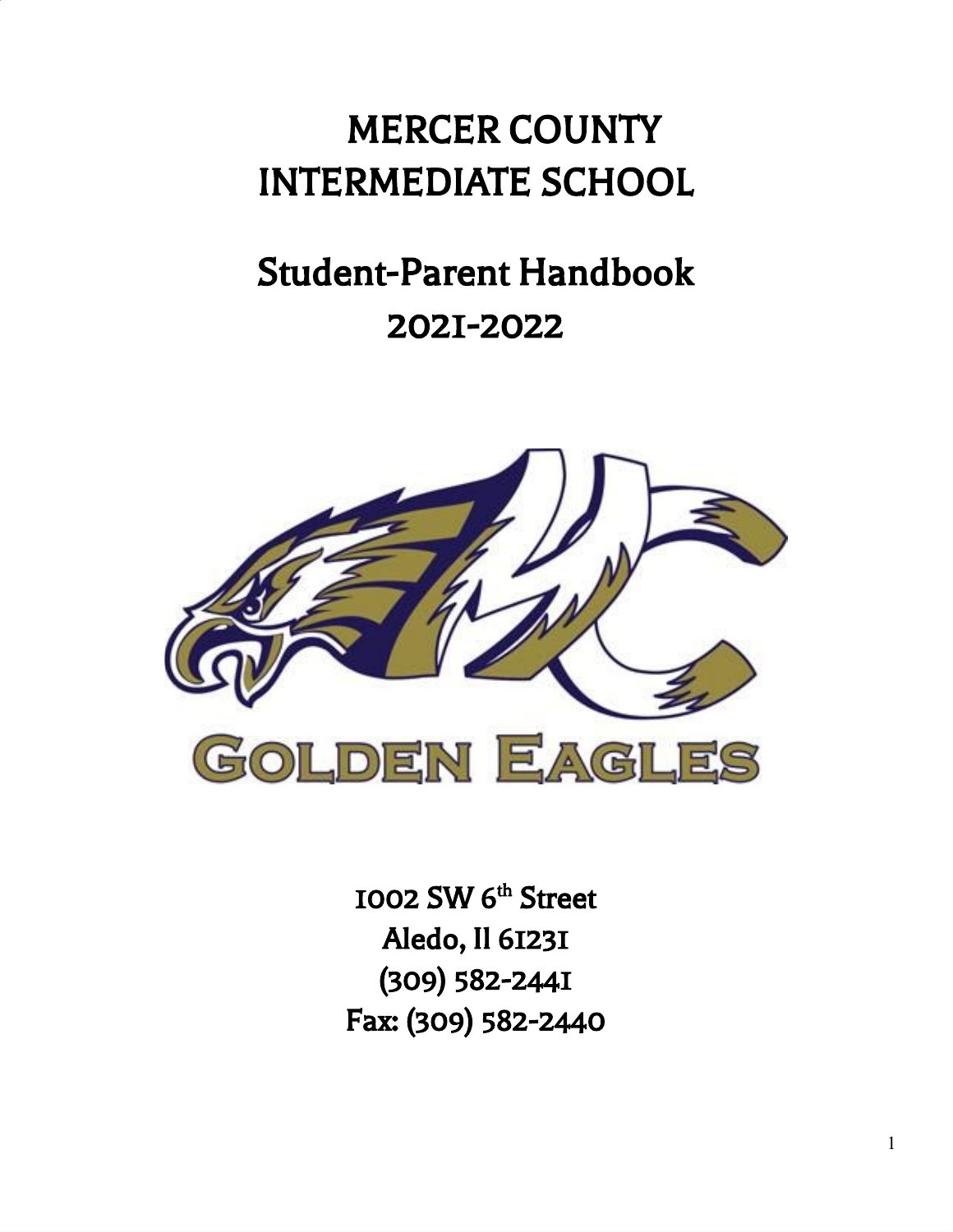The provisions of this handbook are not to be considered an irrevocable contractual commitment between the school and the student. Rather, the provisions reflect the current status of the rules and procedures as currently practiced, and are subject to change. These rules apply to students while they are at school and also apply to athletics, student clubs/organizations, as well as school sponsored activities occurring off-campus. The handbook is only a summary of the board policies governing the district. These policies are available to the public at the unit office. In addition, statements in the handbook may be amended during the year without notice.

# **OUR DISTRICT MISSION STATEMENT**

**The School District, in an active partnership with parents and community, will promote excellence in a caring environment in which all students learn and grow. The partnership shall empower all students to develop a strong self-esteem and to become responsible learners and decision-makers. The School District is committed to developing and using a visionary and innovative curriculum, a knowledgeable and dedicated staff, and sound fiscal and management practices.**

# **OUR SCHOOL MISSION STATEMENT:**

**We, the Mercer County Intermediate School, are committed to developing life-long learners who value themselves, contribute to their community, and succeed in a changing world. Where Eagles Learn to Fly!**

# **SCHOOLWIDE EXPECTATIONS**

- 1. Be Respectful
- 2. Be Responsible
- 3. Be Safe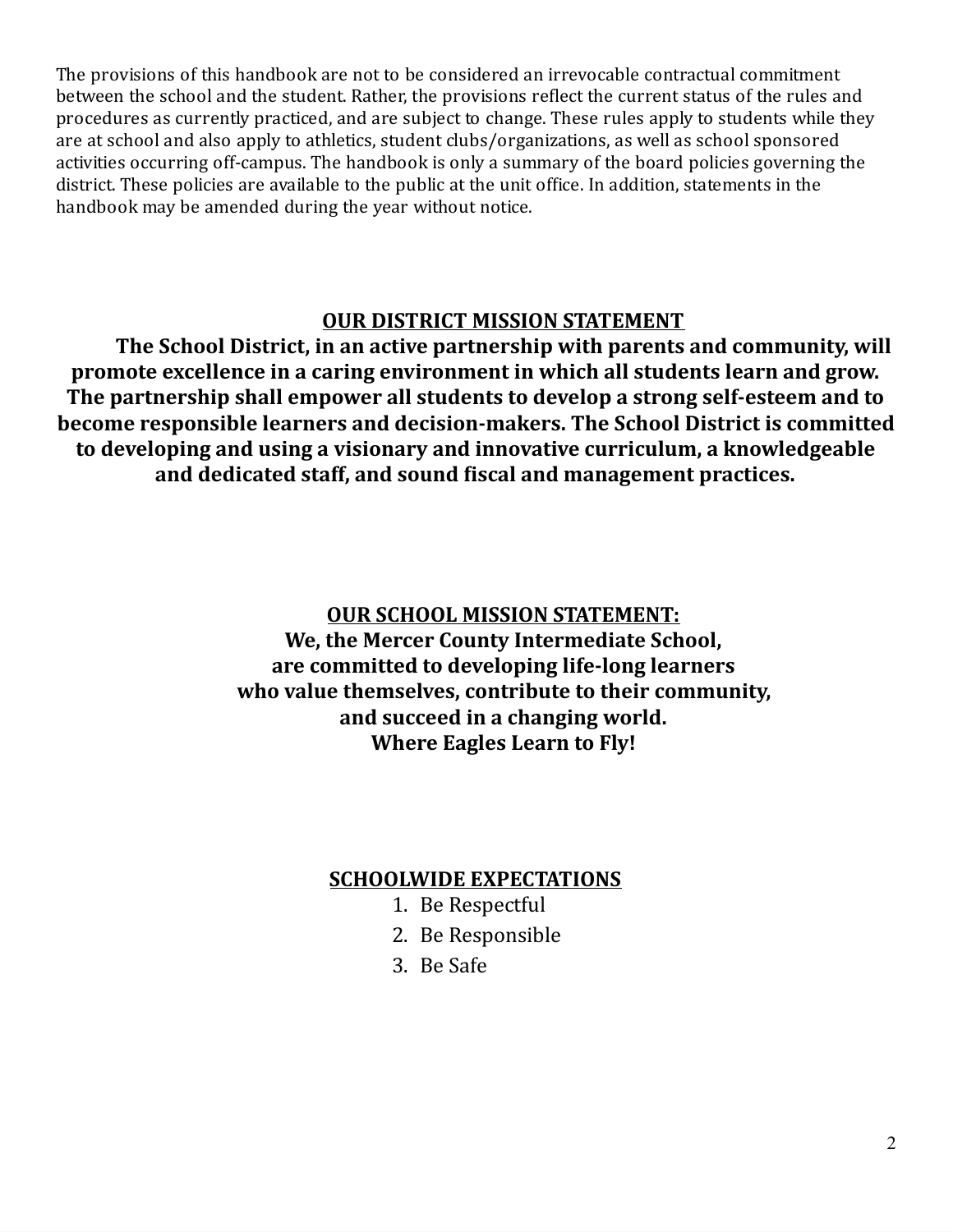#### **Mercer County Intermediate Staff**

Scott Petrie, Superintendent [petries@mercerschools.org](mailto:petries@mercerschools.org) Ryan Koresko, Principal [koreskor@mercerschools.org](mailto:koreskor@mercerschools.org) Ronda Linder, Secretary [linderr@mercerschools.org](mailto:linderr@mercerschools.org) Jennifer Mohror, Secretary [mohrorj@mercerschools.org](mailto:mohrorj@mercerschools.org) Jenny Hofmann, Counselor hofmannjenny@mercerschools.org Ann Danner, 5 Jamie Heartt, 5 Chris Leng, 5<sup>th</sup> ELA Kristi Robertson, 5 Matt Simpson, 5<sup>th</sup> Science Michelle Aldinger, 6<sup>th</sup> ELA Kelly Matlick, 6<sup>th</sup> Science Trudi Shepard, 6<sup>th</sup> Math Staci Tharp, 6<sup>th</sup> ELA Megan Ullrick, 6<sup>th</sup> Jamie Breeden, Physical Education [breedenj@mercerschools.org](mailto:breedenj@mercerschools.org) Becky McPeek, 5<sup>th</sup> Special Education Natalie Nelson, 6<sup>th</sup> Special Education Breanna McManus, Special Education mcmanusb@mercerschools.org Amanda DeFauw, 6th Grade defauwa@mercerschools.org Kelly Moss, Art [mossk@mercerschools.org](mailto:mossk@mercerschools.org) Rusty Ruggles, Band [rugglesr@mercerschools.org](mailto:rugglesr@mercerschools.org) Kristen Reick, Music [reickk@mercerschools.org](mailto:reickk@mercerschools.org) Sam Whan, Chorus [whans@mercerschools.org](mailto:whans@mercerschools.org) Amanda DeFauw, Math Interventionist defauw@mercerschools.org Jane Hoerner, Paraprofessional hoernerj@mercerschools.org Donna Frye, Paraprofessional [fryed@mercerschools.org](mailto:fryed@mercerschools.org) Cody Ruggles, Paraprofessional [rugglesc@mercerschools.org](mailto:rugglesc@mercerschools.org) Michelle Mellgren, Paraprofessional [mellgrenm@mercerschools.org](mailto:mellgrenm@mercerschools.org) Brittney Morse, Paraprofessional morseb@mercerschools.org Jessy Huston, Paraprofessional huston[j@mercerschools.org](mailto:boruffm@mercerschools.org) Pam Nelson, Custodian [nelsonp@mercerschools.org](mailto:nelsonp@mercerschools.org) Jerry Schwartzkopf, Custodian [schwartzkopfj@mercerschools.org](mailto:schwartzkopfj@mercerschools.org) Julie Oary, Head Cook oaryj $\omega$ mercerschools.org Brooke Fordice, Cook fordiceb[@mercerschools.org](mailto:hustonbro@mercerschools.org) Cristiana Hunt, Paraprofessional huntcr@mercerschools.org

 $dannera@mercerschools.org$ heartti@mercerschools.org [lengc@mercerschools.org](mailto:lengc@mercerschools.org)  $robertsonk@mercerschools.org$ [simpsonma@mercerschools.org](mailto:simpsonma@mercerschools.org) [aldingerm@mercerschools.org](mailto:aldingerm@mercerschools.org) [matlickk@mercerschools.org](mailto:matlickk@mercerschools.org) shepardt@mercerschools.org [tharps@mercerschools.org](mailto:tharps@mercerschools.org)  $ulricha@mercerschools.org$ [mcpeekr@mercerschools.org](mailto:mcpeekr@mercerschools.org) [nelsonna@mercerschools.org](mailto:nelsonna@mercerschools.org)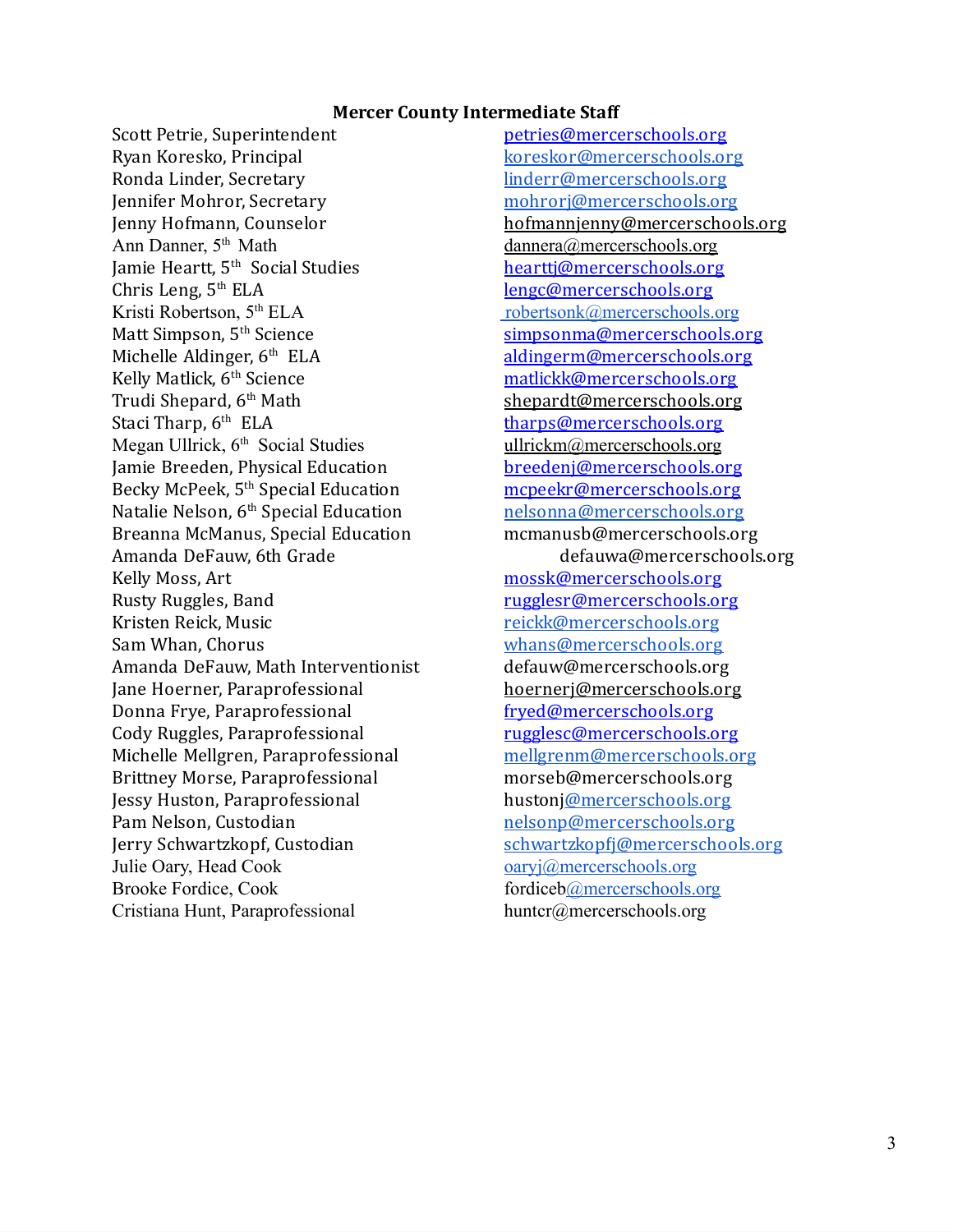## **Mercer County School Board**

Mike Bowns, President Don Yates, Vice President Tab Balmer Mark Bieri Jason Monson Bill Smock Julie Wagner

## **Student Fees**

Registration fees at Mercer County Intermediate School will be \$57.00.

## **Breakfast and Lunch**

Eating well balanced meals is essential for the physical and mental growth of each child. For this reason, the Mercer County Intermediate School provides both a lunch and a breakfast service for the students. Lunches are \$2.45 per day and breakfast is \$1.50 per day. Extra milk is \$0.40. Students should turn in lunch money to the office. Parents are able to check their child's breakfast/lunch account in CommonGoal/Teacherease.

Breakfast will be served each day in the Commons beginning at 7:35. We expect students to come for breakfast/lunch into the Commons in a quiet manner, to be polite when going through the line, and also use proper manners at the table.

The forms for the Free and Reduced Lunch/Breakfast program are available in the office at any time during the school year for families to fill out to see if a student qualifies. During the lunch period, students will remain on the school grounds. Students are not to bring pop/soda from home for their lunch.

# **Lunch Account Policy**

Once a student reaches a debt of -\$10.00 on their lunch account, that student will not be allowed to charge a lunch until the bill has been paid. In the event the student is unable or forgets to bring a sack lunch from home, they will be provided with a peanut butter or butter sandwich and a carton of milk.

If you have any questions concerning your son/daughter's lunch activity, please check the parent portal or contact your school's office.

# **Candy, Food and Beverages**

These items are not to be consumed from 7:35 AM – 3:00 PM except at lunch (in the cafeteria) or with the direct supervision by a teacher. All of the above will be confiscated and not returned. Gum is not to be chewed during school hours. All opened beverages or thermoses can be subject to inspection. All treats given by teachers will be consumed during that period or at lunch in the cafeteria. In accordance with the wellness policy, soda/pop, coffee, and energy drinks (Red Bull, Monster, and the like) are prohibited in the school.

## **Weather Cancellations**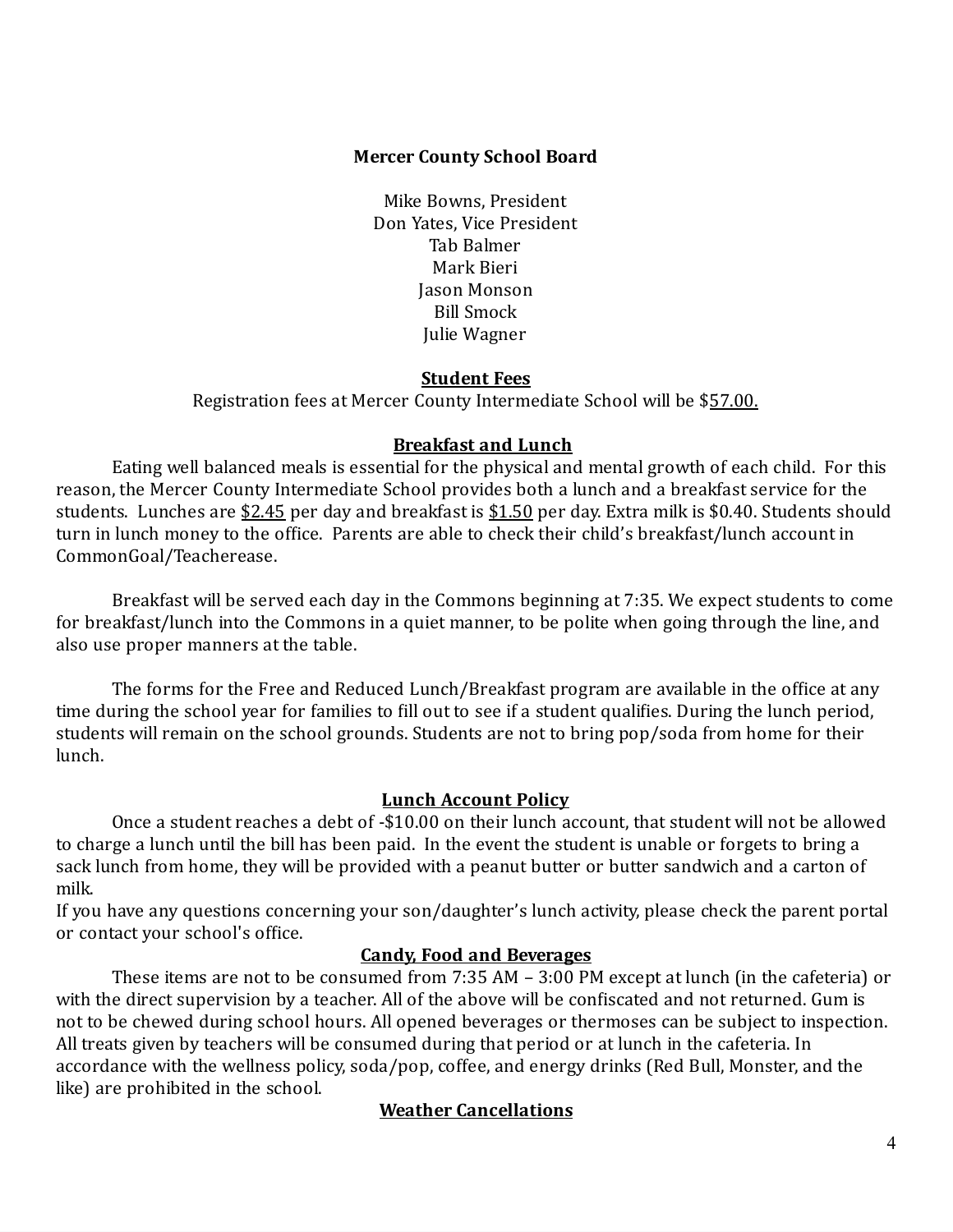Occasionally, school and/or sporting events are postponed or cancelled due to adverse weather conditions. Parents will be notified of emergency school closings through a phone notification system as well as announcements through local media. Information may also be posted on the district website [www.mercerschools.org](http://www.mercerschools.org/) and on the district's Facebook and Twitter Pages.

| <b>Television</b> | <b>Radio-FM</b>   |                  | <b>Radio-AM</b>  |
|-------------------|-------------------|------------------|------------------|
| KLJB FOX $(18)$   | WRMJ 102.3        | KFM 105.3        | WOC 1420         |
| WHBF $(14)$       | <b>WLLR 103.7</b> | WAAG 94.9        | <b>WFXN 1230</b> |
| KWQC $(6)$        | KCQQ 106.5        | WVIK 90.1        | <b>WGIL 1400</b> |
| WQAD(8)           | KUUL 101.3        | <b>WLSR 92.7</b> | <b>KMXG 96.1</b> |

#### **Reporting System**

- 1. The school year is divided into four quarterly grading periods of approximately nine weeks duration. Two quarters make a semester. Report cards are sent home at the end of each quarter.
- 2. Midterm reports will be sent home with every student.
- 3. Parents are encouraged to check their student's grades in WEBSIS.

#### **Grading System**

The grades reported may be interpreted as follows:

| А | 90%-100% |
|---|----------|
| B | 80%-89%  |
| C | 70%-79%  |
| D | 60%-69%  |
| F | 59% and  |
|   | Below    |

#### **Incomplete Grades**

Students who do not complete the required work of a course may have their grades reported as incomplete, in extenuating circumstances, with administrator approval. An incomplete grade will become an F on the permanent records if a student fails to complete outstanding work within a two week period or longer with the approval of the principal.

## **Honor Roll Requirements**

Students at MCIS are recognized for their academic achievements **High Honor Roll - 3.75-4.0 Honor Roll – 3.5-3.75**

#### **Homework**

A variety of homework assignments will be assigned to students at Mercer County Intermediate throughout the school year that reinforce classroom learning objectives. Homework should provide students an opportunity to apply the information they have learned in their classes, complete their assignments and independently fulfill their academic responsibilities.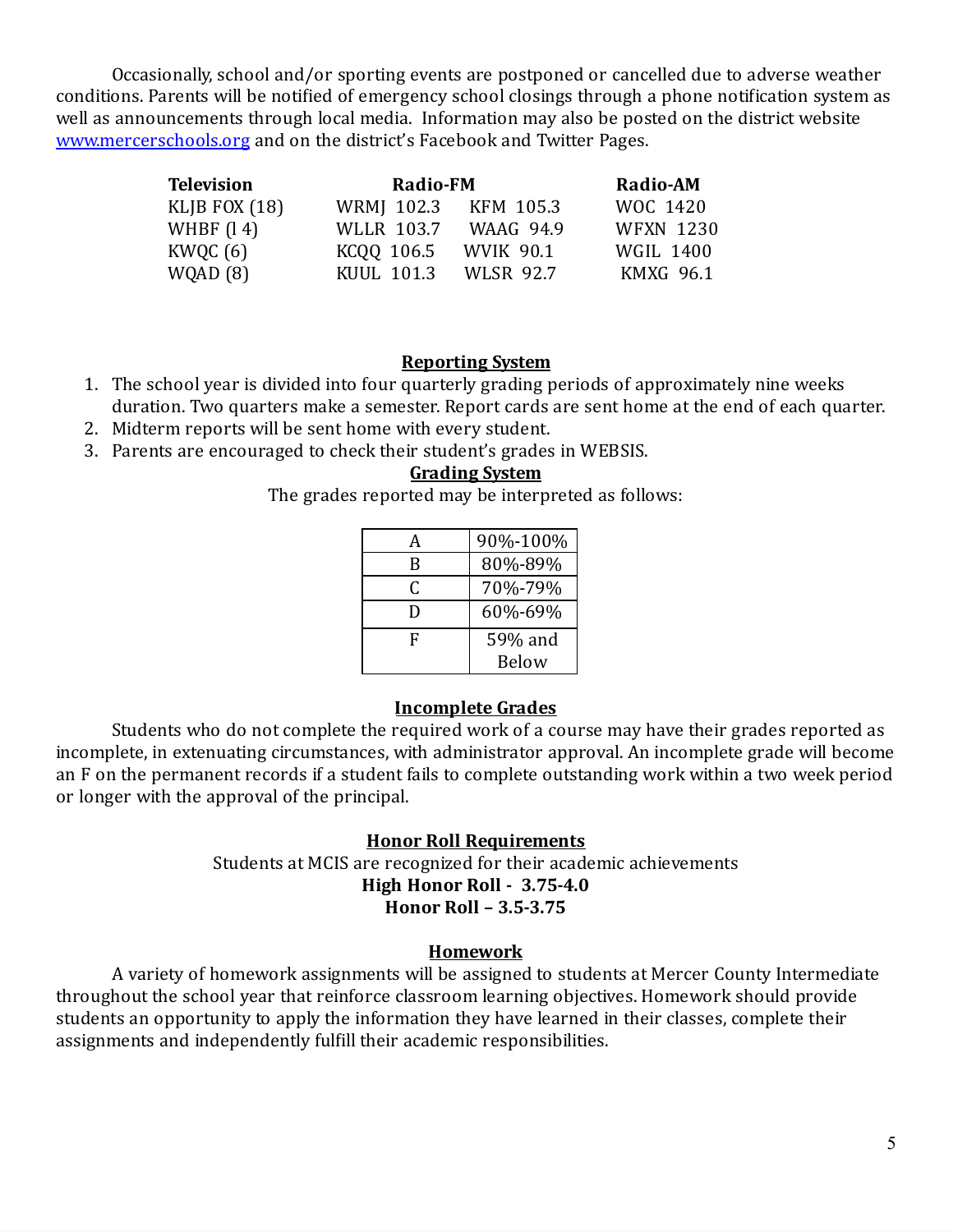## **Retention Policy**

All subjects offered during the two years of intermediate school are important. However, successful completion of coursework in five areas of our curriculum is essential to the students' probability of doing well in junior high and beyond.

A student must receive a passing grade in each of the following subject areas: English, Literature, Mathematics, Science, and Social Studies. A student who **fails one or two** of the core classes will be offered the opportunity to attend a remediation summer school. Successful completion of the summer school coursework will allow the student to advance to the next grade level. Students who **fail more than two** core classes will be retained in the previous grade level.

The final grade for the course will be determined by averaging the four quarter grades of the course during the year. Therefore, it is essential that a student put forth a consistent effort throughout the school year in order to receive a passing grade for the course.

Mercer County District #404 will not socially promote any student in accordance with the Illinois School Code. The final decision to retain a student will be made by the school administration. Please feel free to contact the principal, counselor, or any of your child's teachers at any time during the school year concerning his/her academic progress.

#### **Assessments**

Students and parents/guardians should be aware that students will take local and state assessments as required by state and district policies. Parents are encouraged to cooperate in preparing students for the standardized testing, because the quality of the education the school can provide is partially dependent upon the school's ability to continue to prove its success in the state's standardized tests. Please contact the principal of the building the student attends with questions.

## **State Standardized Tests**

Each year students at Mercer County Intermediate School participate in achievement testing. The test assesses student knowledge in the areas of math and reading. The scores from these tests provide the school and district with data on how well they are making Adequate Yearly Progress (AYP). The state has begun implementation of the Career and College Readiness Standards or Common Core Standards and the Partnership for Assessment of Readiness of College and Careers (PARCC) test.

## **Response to Intervention (RtI)\_**

Response to Intervention (RTI) is an overall integrated system of service delivery that 1) is a component of problem-solving, not an independent process

2) identifies and provides high quality instruction and research-based interventions matched to students' needs

3) measures the rate of improvement over time to make important educational decisions

4) utilizes the cooperative effort of teachers, administrators, and support staff in the general education setting.

RTI targets "at-risk" students and provides interventions during the school day to help achieve academic success. Students may be placed in groups throughout the year to receive interventions based on data collected from local assessments.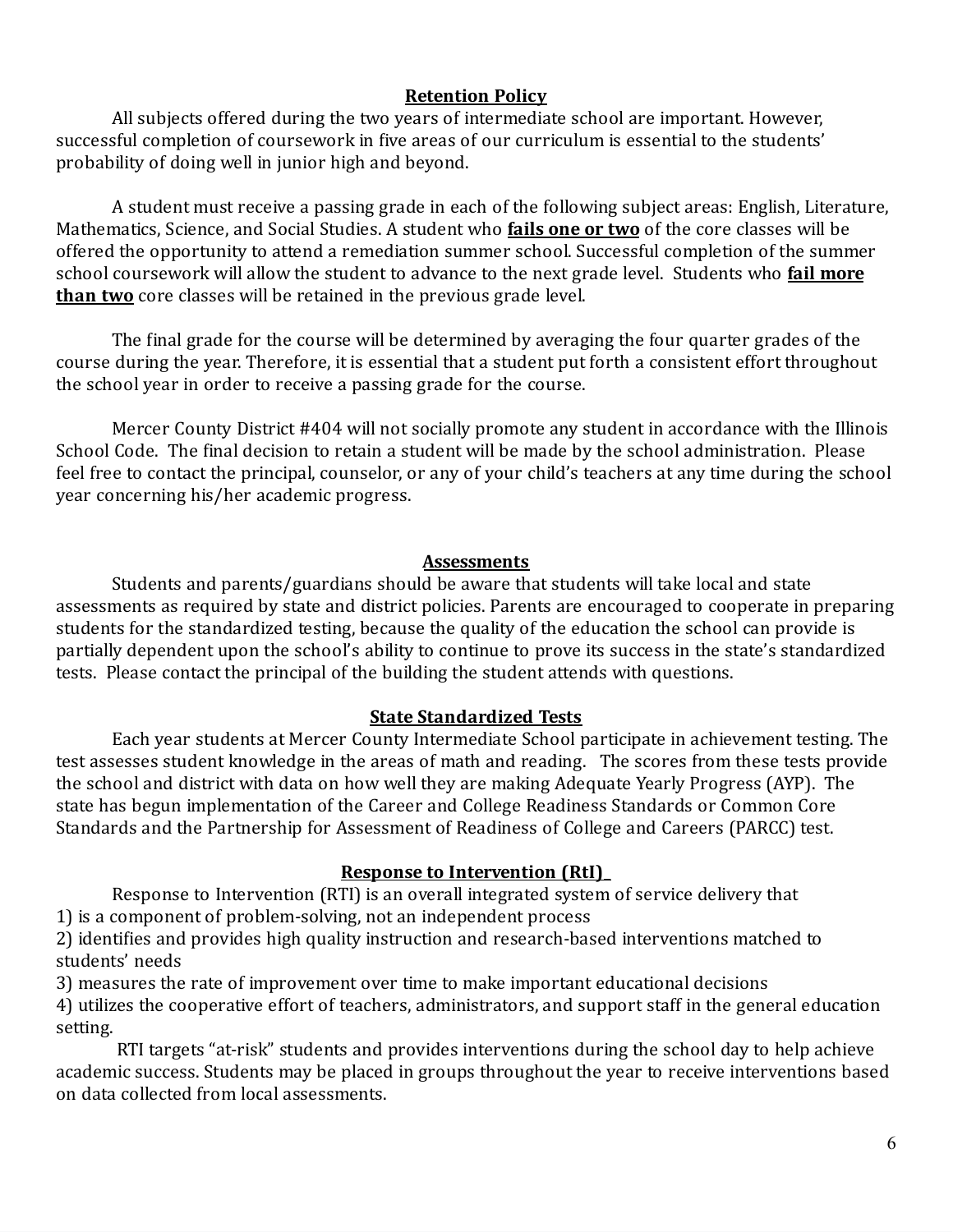#### **Student Visitors**

Administration and staff discourage having student visitors at school. Permission will be granted only in special cases. Visitors should have a stated educational purpose, and no visitors will be allowed in the building without prior approval.

#### **Arrival and Departure from the Building**

While a student is on school grounds and/or en route to or from school; his/her conduct is subject to faculty supervision and the rules and regulations of Mercer County Intermediate School. Loitering on private property near the school is not allowed. The school building will open at 7:35 AM unless special arrangements have been made with the principal or staff. The school day ends at 3:00 PM and the students should be out of the building by 3:20 PM unless arrangements have been made with the principal, teacher or a coach. If a student needs to be excused early from school; parent contact must be made, either by a note from home or a phone call. In each case the parent must sign the student out in the office. Any time a student arrives at school during the school day, the parent must sign the student in and the student will need to get a pass from the office before continuing on to class. If a student is at an appointment, he/she is to bring a note back from that office when he/she returns to school (i.e. doctor, court, etc.).

#### **Electronic Devices**

Electronic devices, entertainment devices and/or other disruptive devices are discouraged from being brought to school. This is to include, but not limited to: Cell phones, Ipods, kindles/nooks, Ipads/tablets, hand-held video games or any item that may be seen as disruptive to the educational process or as a safety hazard. If they are brought to school, they must be turned off and not out during class time. Special permission may be granted if it is related to an educational activity. Laser pointers are not allowed to be brought or used by students in the school. Cell phones are not to be used during the school day, without approval of the building administrator. Cell phones should be left in lockers should be turned off or set to silent mode. Teachers are to confiscate cell phones from students if they are out during the school day. Provided they have not had any prior discipline infractions, students will have their phone taken on the first and second offenses and have it returned at the end of the school day. The third offense will result in a detention and the parent will have to make arrangements to pick up the phone. Students who refuse to turn over their cell phones to a faculty member will be referred to the office for disciplinary action.

#### **Computer Network**

The computer network may only be used for defined acceptable uses. The use of the computer network is not private and may be monitored by the district. The district uses Internet filters, blocking software, and other technology protection measures to prevent access to obscenity, child pornography, or material that would be harmful to minors.

#### **Library**

The Library Resource Center (LRC) is open on school days from 7:45 AM until 3:15 PM. The library is intended as a "quiet" study and research center. Students and teachers wishing to take books and other materials outside the library must check them out from a library staff member. If no one is at the check-out desk, ask for assistance. Taking library materials without checking them out is considered theft. Students are responsible for the timely return of all items. Students who have overdue books are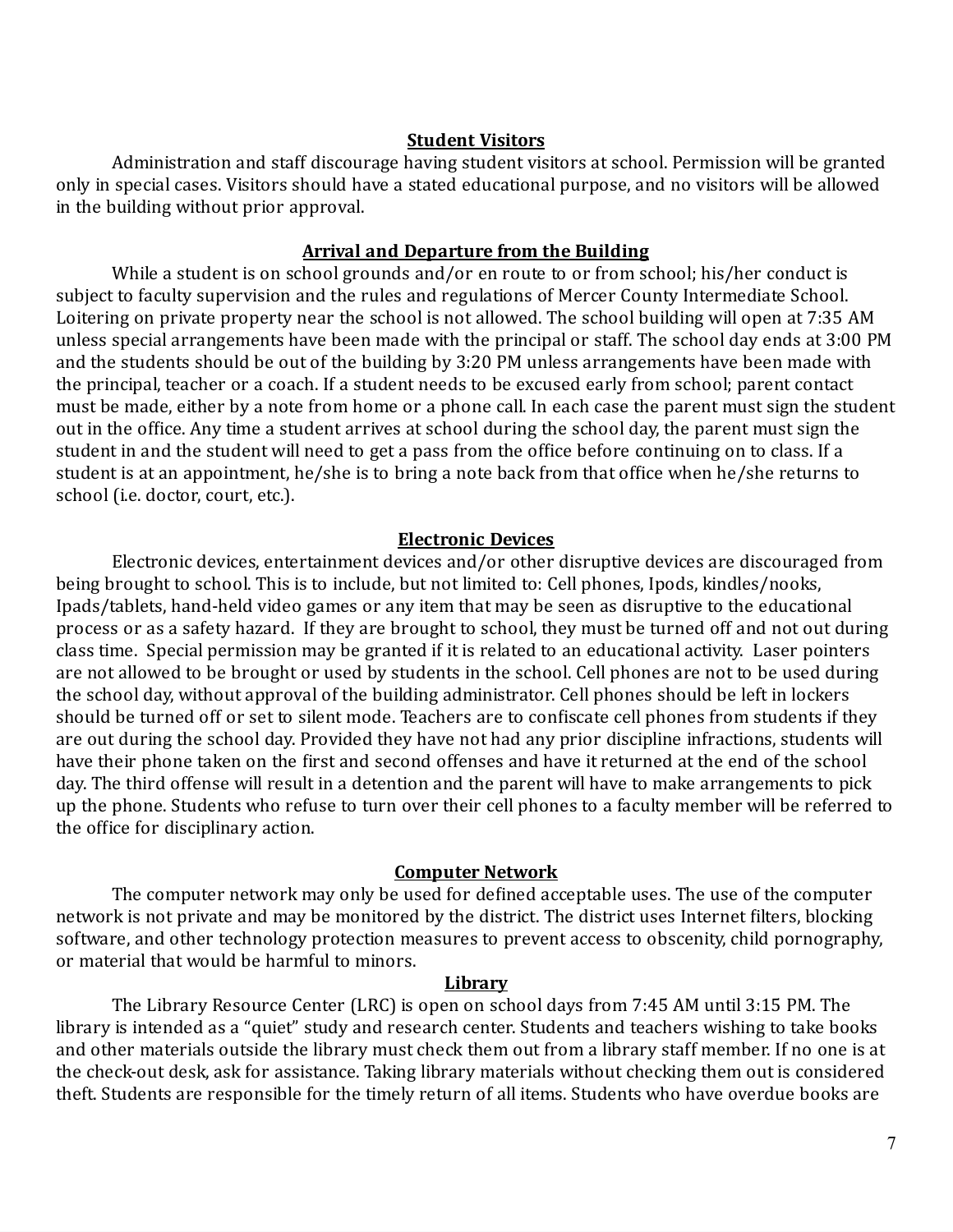not allowed to check out any new materials until the overdue book is returned. Lost items must be replaced at the current cost of replacement.

#### **Field Trip Policy**

Field trips are privileges that need to be earned. Students who have discipline problems or choose not to complete class work have not earned that privilege.

#### **Administration of Medication**

The administration of medication to a child is primarily the responsibility of the child's parents. The administration of medication during regular school hours and during school related activities is discouraged unless absolutely necessary for the critical health and well being of the student. If appropriate personnel are available, non-prescription medication may be given to students only upon written request of the parents. Prescription medication will be given only on the written prescription of a licensed physician and a written request of the parents. The law now allows students with asthma to carry their inhalers and self-medicate. The law also allows students who use an epinephrine auto-injector (a.k.a. EpiPen) for allergies to possess this medication throughout the school day and self medicate as necessary. The school shall not be liable for self-administration of medication. Families wanting students to possess and use inhalers and EpiPens must obtain written parental consent, doctor consent and prescription information must be provided to the school and must be obtained each year.

#### **Insurance**

Accident Coverage (school time only) will be offered to parents/guardians for purchase for the school year. A brochure describing this coverage is provided at registration. Please retain the brochure as a description of coverage.

#### **Security Cameras**

Video surveillance is in use in our facility to provide for security of school facilities and property to promote student safety, and to encourage proper student behavior. Students and visitors have no reasonable expectation of privacy on school grounds and may be recorded at any time, except as prohibited by law. Requests to use the surveillance system will be considered and honored as time allows considering the severity of the problem. Matters of discipline and safety will receive primary attention of the administrator's time to search the camera database. In some cases, parents may be allowed to view footage of their student as long as it does not violate privacy concerns of other students who are protected by law.

#### **School Attendance Policy**

The parent or legal guardian of the student should notify the school office (582-2441) between 7:30 AM and 9:00 AM each day of a student's absence. If the school does not receive a phone call a parent contact will be made to verify the student's absence and determine if the absence is excused or unexcused. If a phone contact cannot be made the parent is expected to send a note with the student when he/she returns to school explaining the reason for the student's absence. If the note from home is not received when the student returns to school, the absence will be considered unexcused. Unexcused absences are monitored very carefully. An unexcused absence is one not having school approval. Unexcused absences could mean a loss of classroom points during the time missed, in addition to the privilege to participate in field trips and special activities.

The principal will verify if absences are excused or unexcused. Absences may be unexcused even though parents have given approval. An excused absence is one that is unavoidable – illness of the student, serious illness or death in the family, certain family trips, essential work at home, doctor appointments, or other causes considered unavoidable by the principal. If seeing a doctor, a doctor's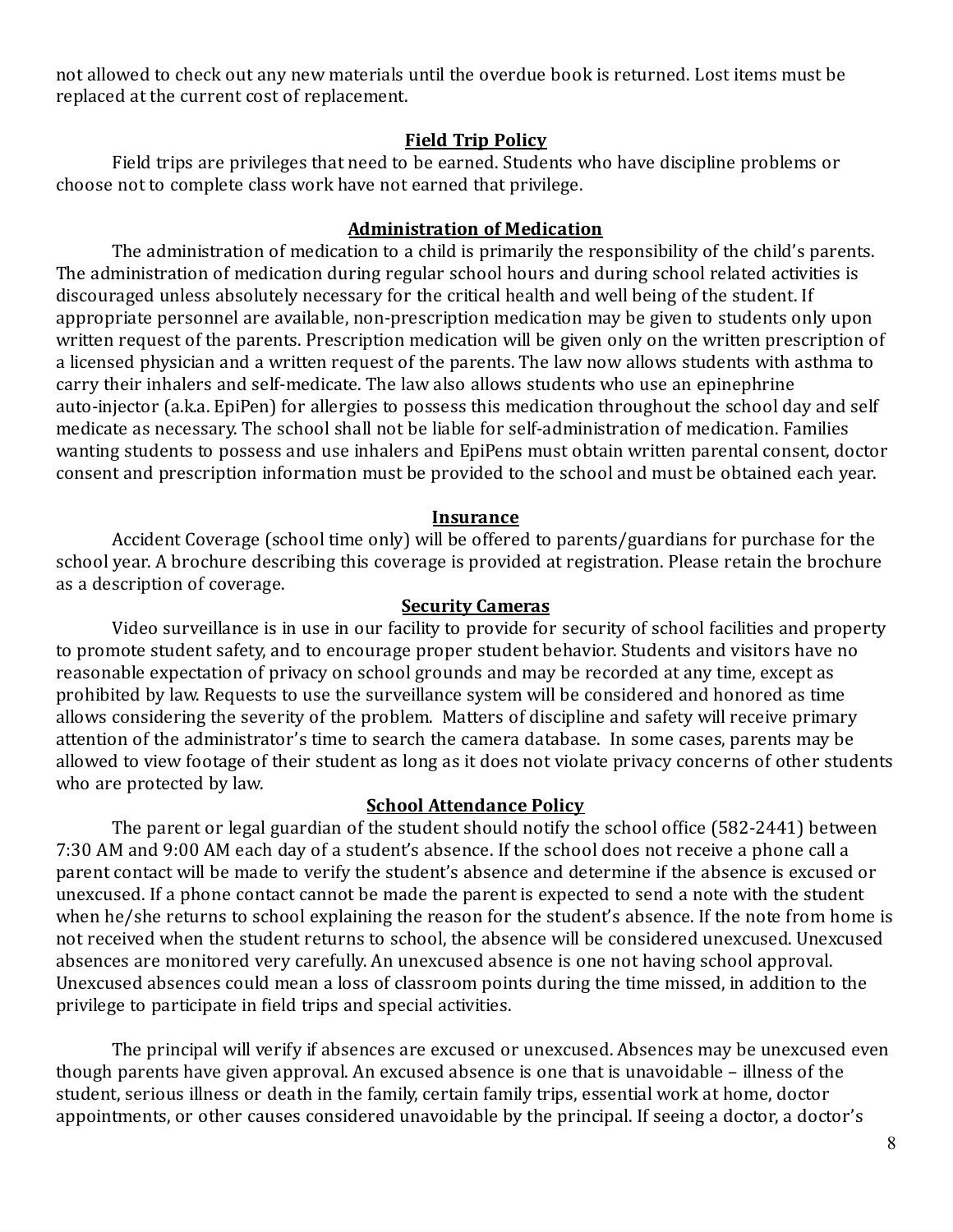note should be turned into the office upon the student's return to school to be counted as an excused absence and it will not count against the 5 days per semester.

If a student has a total in excess of 5 excused absences (those without a doctor's note) in one semester, the school will require parents or guardians to present medical documentation of physical or emotional conditions causing a student's absence for absences after the fifth in order for future absences to be considered excused. A pre-arranged absence form is available for arranging an excused absence. All work may be made up with full teacher assistance and credit. A student is only allowed one pre-arranged absence per school year and should not exceed the number of allowed excused absences during the current semester.

A school -wide tardy policy is in effect. Chronic tardiness will be handled by the building principal and may result in disciplinary action. Students who arrive at school any time after the school day has started or leave before the end of the school day must have a parent them sign in/out in the office.

The district discourages parents or guardians from taking vacations during periods when school is in session. Such vacations may disrupt the continuity of a student's learning and create educational problems. MCIS will offer no guarantee that written assignments covering such vacation periods will be provided.

Below is a breakdown of how our absences and tardiness policies will be enforced.

Absences:

- If a student arrives 30 minutes or later after the start of the school day, that absence will be recorded as a half day absence.
- if a student leaves with more than 30 minutes left at the conclusion of the school day, that absence will be recorded as a half day absence.

Tardies:

- If a student arrives within 30 minutes of the beginning of the school day, that will be counted as a tardy.
- If a student leaves with less than 30 minutes left at the conclusion of the school day, that will be counted as a tardy.
- If a student accrues five or more tardies within a semester, those tardies will then be counted as a half day absence.

Truancy:

- Students are allowed five parent call-in days per semester. These call-in days may be used for any reason the student is not in attendance at school. There are two exemptions for excused absences: a death in the immediate family or a visit to the doctor's office for the student with an excusal letter from the doctor for that date. These excused absences do not count toward the five parent call-ins or truancy. Once a student has missed five days or used all of their parent call-ins, the student will then be considered truant by the state and district. Truancy days count throughout the year and accumulate in the same way. Truancy policy is organized and administered by the Regional Office of Education.
- Guidelines for truant students: (after all five call-ins have been used in a semester)  $\circ$  3 days truant (8 total)
	- Letter sent to the parents/guardians from the Regional Office of Education
	- Student is referred to the Regional Office of Education for truancy
	- $\circ$  6 days truant (11 total)
		- Second letter sent to the parents/guardians from the Regional Office of Education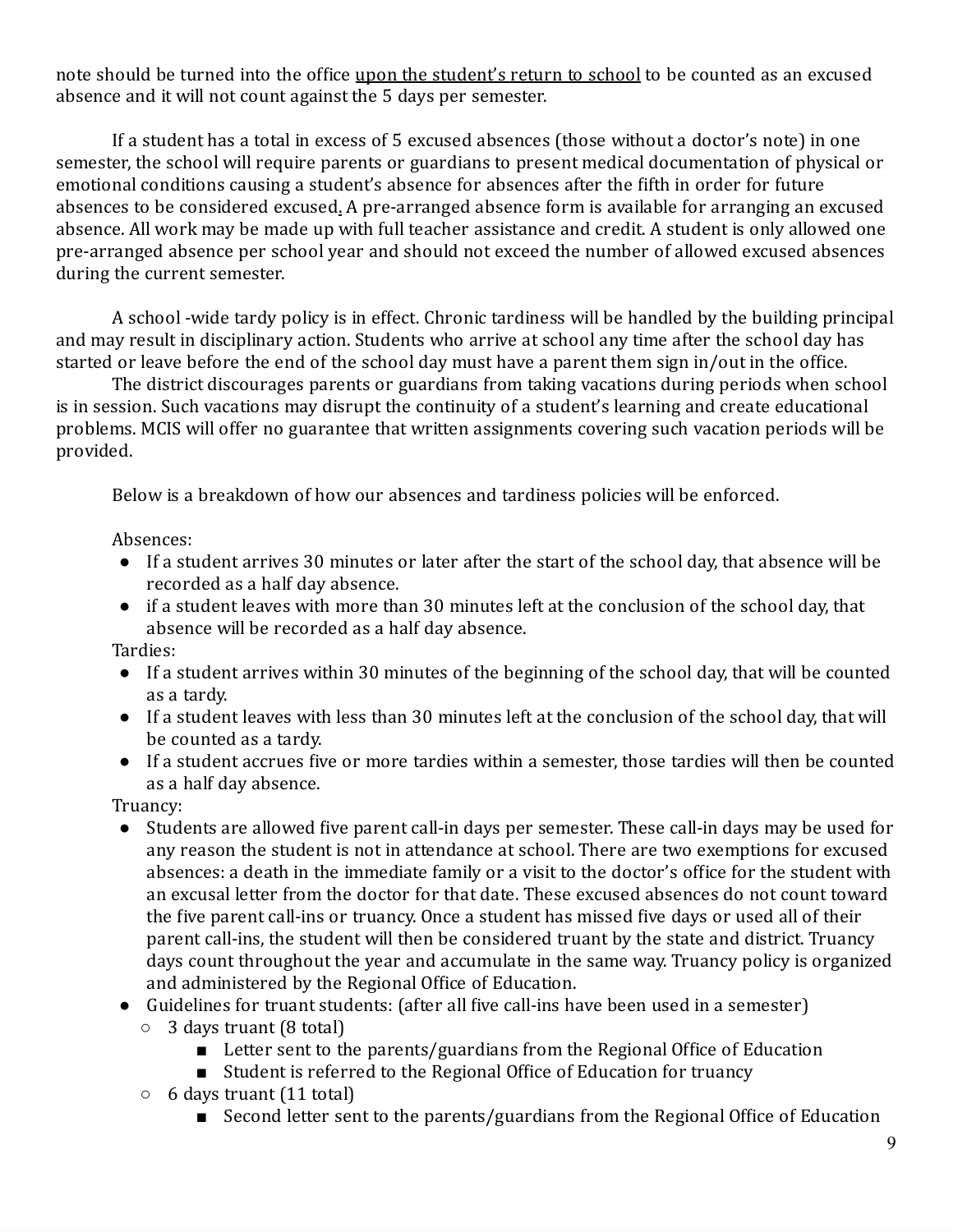- Student is again referred to the Regional Office of Education for truancy
- Regional Office of Education will make contact with the parents/guardians
- $\circ$  9 days truant (14 total)
	- Parents/guardians will be issued a citation from the Regional Office of Education
- 12 days truant (17 total)
	- Third letter sent to the parents/guardians from the Regional Office of Education
	- Contact made from truancy intervention and liaison officer from the Regional Office of Education
- 15 days truant (20 total)
	- A Legal Notice to Appear will be sent to appear before the Truancy Review Board
- 18 days truant (23 total)
	- Upon any additional unexcused absences after the Truancy Review Board, a petition to the State Attorney of the County resided in will be filed

# **Make Up Work**

If a student's absence is excused or if a student is suspended from school, he/she will be permitted to make up all missed work, including homework and tests, for equivalent academic credit in the equal amount of time that they were absent or suspended. Students who are unexcused from school will not be allowed to make up missed work.

# **Lockers**

Students are assigned lockers for safeguarding personal items. Lockers are the property of the school district and are loaned to you for storing your materials. They may be inspected for damage or other reasons without prior notice to the students. The number of your locker is written on your student schedule. You will be responsible for its care.

Mercer County Intermediate School is not responsible for any lost, stolen or damaged items.

1. Do not scratch on, write on, or "jam" your locker.

2. Do not use stickers or taping on pictures.

3. Do not decorate the outside of your locker. Alcohol, drug, tobacco, or other inappropriate posters or items

are not to be displayed on or in lockers.

4. Be sure you are in the locker to which you are assigned. Changes must have office approval. Students are not to share lockers.

6. Notify the office immediately of damage done by others to your locker. All lockers have been inspected with a record made as to their condition. It is expected that they will be in the same state of repair at the end of the school year. Your responsibility for the upkeep of your locker may include cleaning, repair, or replacement of missing parts. Please help all of us by treating the property as if it were your own

# **Search and Seizure**

School authorities may inspect and search school property and equipment owned or controlled by the school (such as lockers, desks, and parking lots), as well as personal effects left there by a student, without notice to or the consent of the student. Students have no reasonable expectation of privacy in these places or areas or in their personal effects left there. An administrator may request the assistance of law enforcement officials to conduct inspections and searches of lockers, desks, parking lots, and other school property and equipment for illegal drugs, weapons, or other illegal or dangerous substances or materials, including searches conducted by the use of specially trained dogs. School authorities may search a student and/or the student's personal effects in the student's possession (such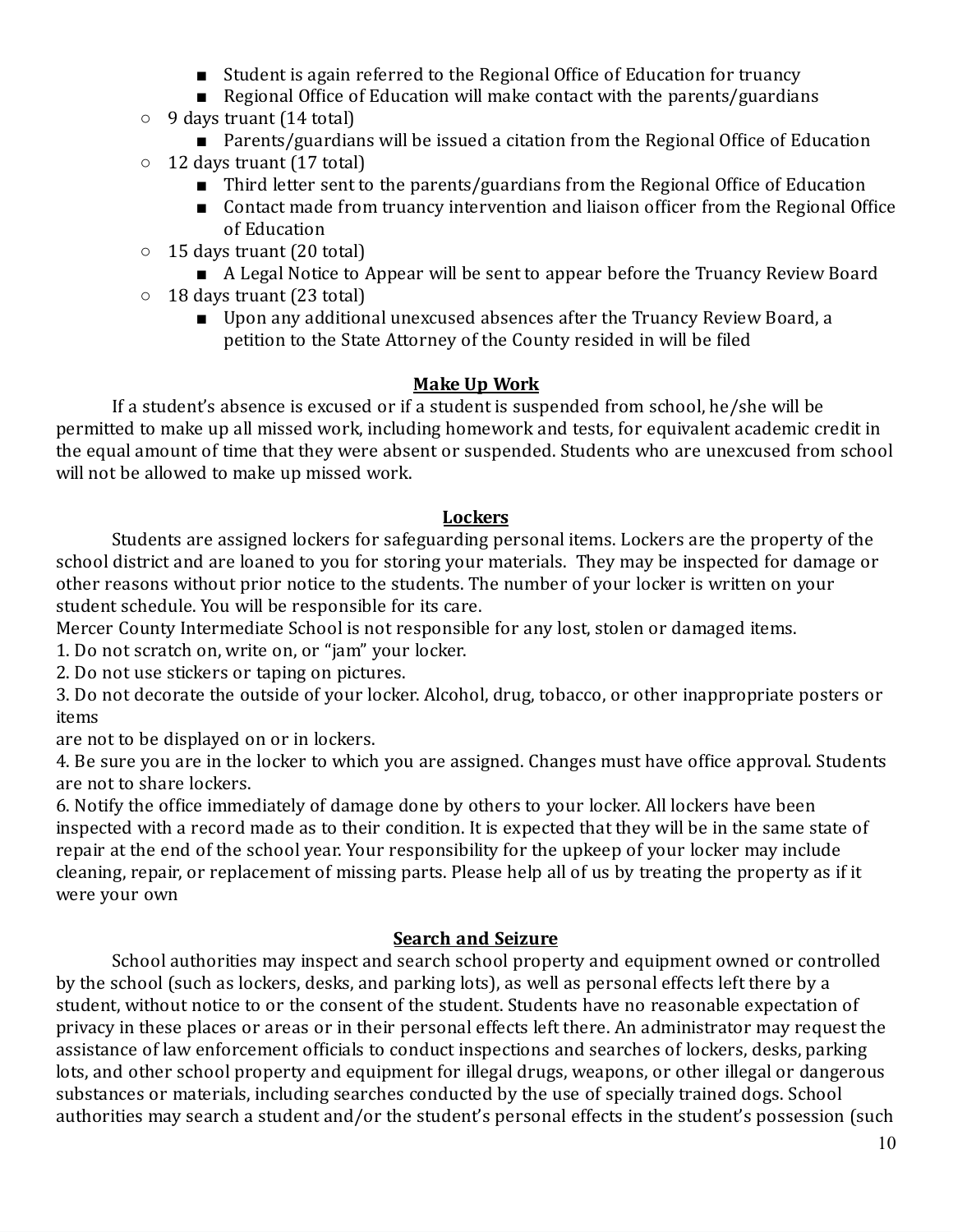as purses, wallets, knapsacks, book bags, lunch boxes, etc.) when there are reasonable grounds for suspecting that the search will produce evidence that the particular student has violated or is violating either the law or the district's student conduct rules. The search itself must be conducted in a manner, which is reasonable, related to its objectives, and not excessively intrusive in light of the age and sex of the student and the nature of the infraction. If a search produces evidence that the student has violated or is violating the law or the district's policies or rules, such evidence may be seized and impounded by school authorities, and disciplinary action may be taken. When appropriate, such evidence may be transferred to law enforcement authorities.

# **Access to Student Social Networking Passwords and Websites**

School officials may conduct an investigation or require a student to cooperate in an investigation if there is specific information about activity on the student's account on a social networking website that violates a school disciplinary rule or policy. In the course of an investigation, the student may be required to share the content that is reported in order to allow school officials to make a factual determination.

# **Clothing, Accessory, and Grooming Expectations**

- 1. Students are not to wear/carry items that are substantively disruptive, obscene, have suggestive sexual meanings or are materially damaging to school property.
- 2. Students are not to wear clothes that advertise drugs, alcohol, or tobacco; or clothes where brand names of such products appear as a part of a background or scene depicted in any form.
- 3. If hooded sweatshirts are worn, students are not to wear the hood at school.
- 4. Guidelines for dress during warm weather will be relaxed, yet limited. Students are not to wear tube tops, midriffs, halter-tops, tank tops, muscle shirts, shirts with the sleeves cut off, or tops with spaghetti straps.
- 5. Students' clothing must meet at the waist line.
- 6. Shoes or sandals are required.
- 7. Shorts are acceptable, but must be of appropriate length. Skirt and dress lengths must be just above the knees or longer.
- 8. Pants are to be worn at the waistline (pants pulled down below the waistline are not acceptable). Pants should not have holes or rips in areas that may be deemed inappropriate. Pajama style pants are not to be worn by either gender. Pants with writing on the seat are not allowed.
- 9. Winter coats, hats, bandanas and/or sunglasses are not to be worn in the building.
- 10. Chains, strings, ropes, or other hanging items from belt or wallet are a safety hazard and are not to be worn.
- 11.House slippers, wheeled shoes (Heelys) are also not to be worn at school.
- 12.NO STUDENT MAY CARRY BOOK BAGS, PURSES, FANNY PACKS AND THE LIKE DURING THE SCHOOL DAY. THEY MAY NOT BE TAKEN INTO THE CAFETERIA. THEY MUST BE STORED IN THE STUDENTS' LOCKERS.

# **Student Behavior**

Copies of all School District policies on student behavior are available online through the School District's website or in the school office.

Prohibited Student Conduct

Students may be disciplined for gross disobedience or misconduct, including but not limited to the following:

1. Using, possessing, distributing, purchasing, selling or offering for sale tobacco or nicotine materials, including electronic cigarettes or e-cigarettes.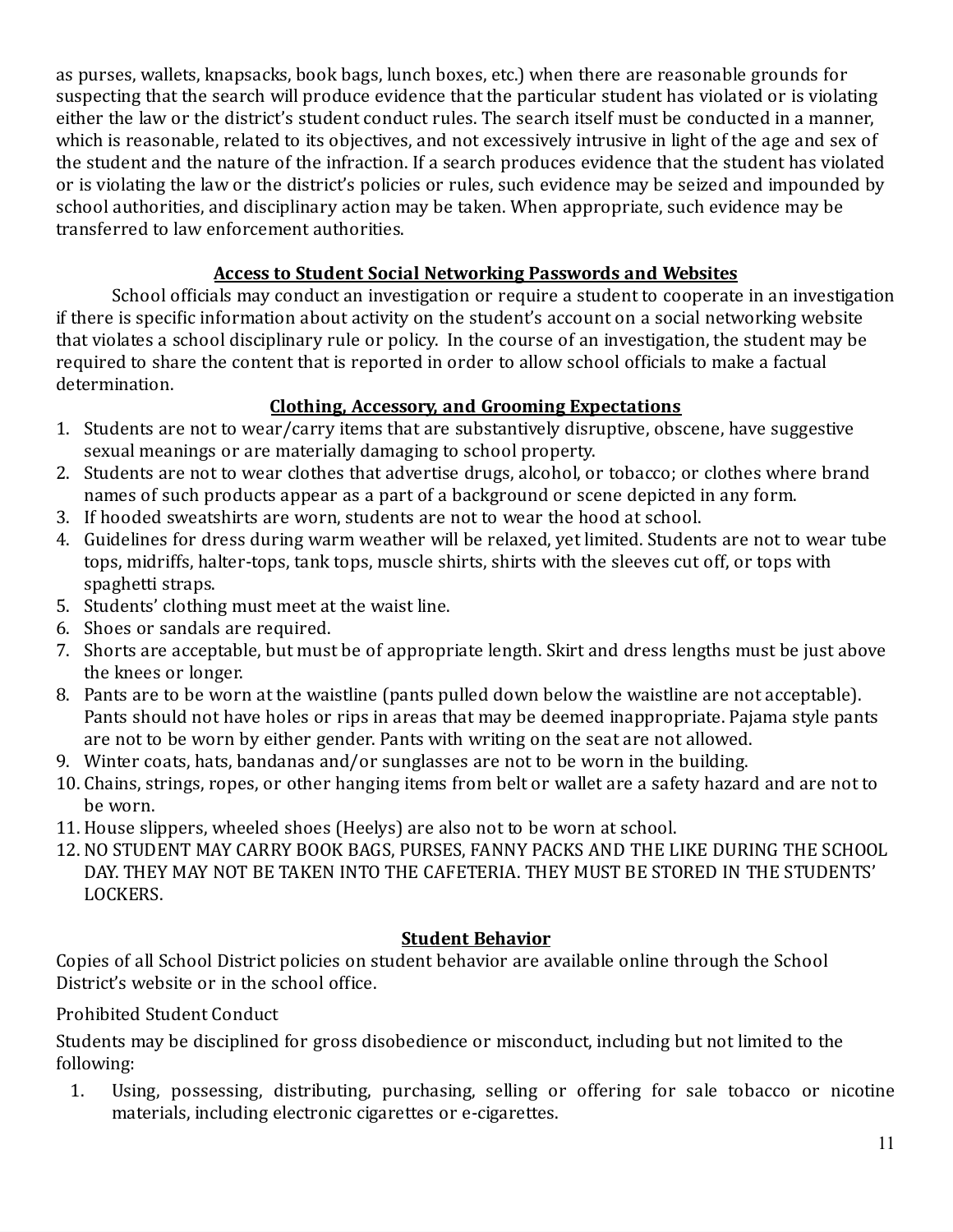- 2. Using, possessing, distributing, purchasing, or selling alcoholic beverages. Students who are under the influence of an alcoholic beverage are not permitted to attend school or school functions and are treated as though they had alcohol in their possession.
- 3. Using, possessing, distributing, purchasing, selling or offering for sale:
	- a. Any illegal drug, controlled substance, or cannabis (including marijuana, medical cannabis and hashish).
	- b. Any anabolic steroid unless it is being administered in accordance with a physician or licensed practitioner's prescription.
	- c. Any performance-enhancing substance on the Illinois High School Association's most current banned substance list unless administered in accordance with a physician or licensed practitioner's prescription.
	- d. Any prescription drug when not prescribed for the student by a physician or licensed practitioner, or when used in a manner inconsistent with the prescription or prescribing physician or licensed practitioner's instructions. The use or possession of medical cannabis, even by a student for whom medical cannabis has been prescribed, is prohibited.
	- e. Any inhalant, regardless of whether it contains an illegal drug or controlled substance: (a) that a student believes is, or represents to be capable of, causing intoxication, hallucination, excitement, or dulling of the brain or nervous system; or (b) about which the student engaged in behavior that would lead a reasonable person to believe that the student intended the inhalant to cause intoxication, hallucination, excitement, or dulling of the brain or nervous system. The prohibition in this section does not apply to a student's use of asthma or other legally prescribed inhalant medications.
	- f. "Look-alike" or counterfeit drugs, including a substance that is not prohibited by this policy, but one: (a) that a student believes to be, or represents to be, an illegal drug, controlled substance, or other substance that is prohibited by this policy; or (b) about which a student engaged in behavior that would lead a reasonable person to believe that the student expressly or impliedly represented to be an illegal drug, controlled substance or other substance that is prohibited by this policy.
	- g. Drug paraphernalia, including devices that are or can be used to: (a) ingest, inhale, or inject cannabis or controlled substances into the body; and (b) grow, process, store, or conceal cannabis or controlled substances.
	- h. Any substance inhaled, injected, smoked, consumed or otherwise ingested or absorbed with the intention of causing a physiological or psychological change in the body, including without limitation, pure caffeine in a tablet or powdered form.

Students who are under the influence of any prohibited substance are not permitted to attend school or school functions and are treated as though they have the prohibited substance, as applicable, in their possession.

- 4. Using, possessing, controlling or transferring a "weapon" or violating the procedures listed below under the Weapons Prohibition section of this handbook procedure.
- 5. Using or possessing an electronic paging device.
- 6. Using a cellular telephone, smartphone, video recording device, personal digital assistant (PDA), or similar electronic device in any manner that disrupts the educational environment or violates the rights of others, including using the device to take photographs in locker rooms or bathrooms, cheat, or otherwise violate student conduct rules. Prohibited conduct specifically includes, without limitation, creating and sending, sharing, viewing, receiving or possessing an indecent visual depiction of oneself or another person through the use of a computer, electronic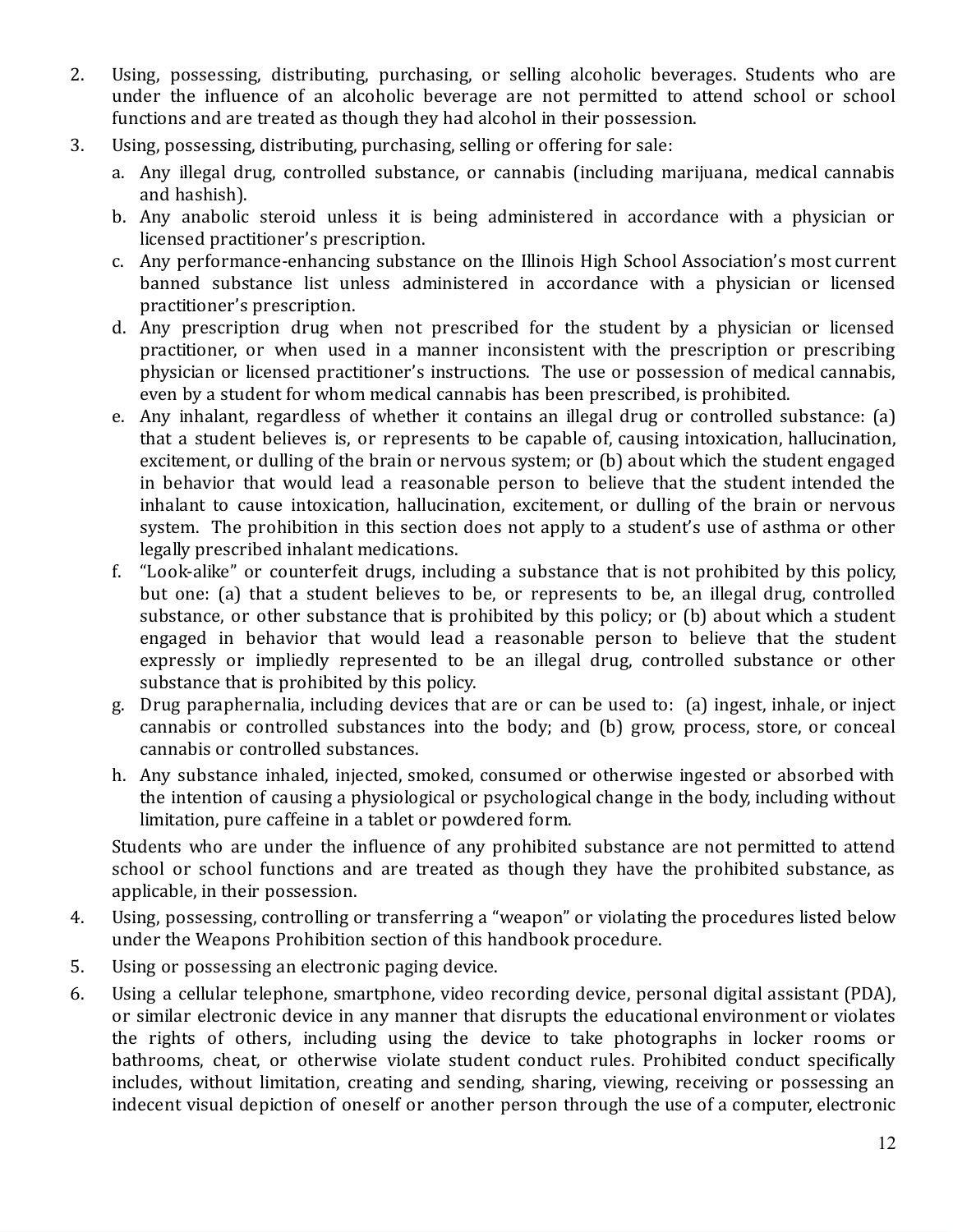communication device or cellular telephone, commonly known as "sexting." Unless otherwise banned under this policy or by the building principal, all cellular phones, smartphones and other electronic devices must be kept powered-off and out-of-sight during the regular school day unless: (a) the supervising teacher grants permission; (b) use of the device is provided in a student's individualized education program (IEP); (c) it is used during the student's lunch period; or (d) it is needed in an emergency that threatens the safety of students, staff, or other individuals.

- 7. Using or possessing a laser pointer unless under a staff member's direct supervision and in the context of instruction.
- 8. Disobeying rules of student conduct or directives from staff members or school officials. Examples of disobeying staff directives include refusing a staff member's request to stop, present school identification or submit to a search.
- 9. Engaging in academic dishonesty, including cheating, intentionally plagiarizing, wrongfully giving or receiving help during an academic examination, altering report cards and wrongfully obtaining test copies or scores.
- 10. Engaging in bullying, hazing or any kind of aggressive behavior that does physical or psychological harm to a staff person or another student or encouraging other students to engage in such behavior. Prohibited conduct specifically includes, without limitation, any use of violence, intimidation, force, noise, coercion, threats, stalking, harassment, sexual harassment, public humiliation, theft or destruction of property, retaliation, hazing, bullying, bullying using a school computer or a school computer network or other comparable conduct.
- 11. Engaging in any sexual activity, including without limitation, offensive touching, sexual harassment, indecent exposure (including mooning) and sexual assault.
- 12. Engaging in teen dating violence.
- 13. Causing or attempting to cause damage to, stealing, or attempting to steal, school property or another person's personal property.
- 14. Entering school property or a school facility without proper authorization.
- 15. In the absence of a reasonable belief that an emergency exists, calling emergency responders (calling 9-1-1); signaling or setting off alarms or signals indicating the presence of an emergency; or indicating the presence of a bomb or explosive device on school grounds, school bus or at any school activity.
- 16. Being absent without a recognized excuse.
- 17. Being involved with any public school fraternity, sorority, or secret society.
- 18. Being involved in a gang or engaging in gang-like activities, including displaying gang symbols or paraphernalia.
- 19. Violating any criminal law, including but not limited to, assault, battery, arson, theft, gambling, eavesdropping, vandalism and hazing.
- 20. Engaging in any activity, on or off campus, that interferes with, disrupts, or adversely affects the school environment, school operations, or an educational function, including but not limited to, conduct that may reasonably be considered to: (a) be a threat or an attempted intimidation of a staff member; or (b) endanger the health or safety of students, staff, or school property.
- 21. Making an explicit threat on an Internet website against a school employee, a student, or any school-related personnel if the Internet website through which the threat was made is a site that was accessible within the school at the time the threat was made or was available to third parties who worked or studied within the school grounds at the time the threat was made, and the threat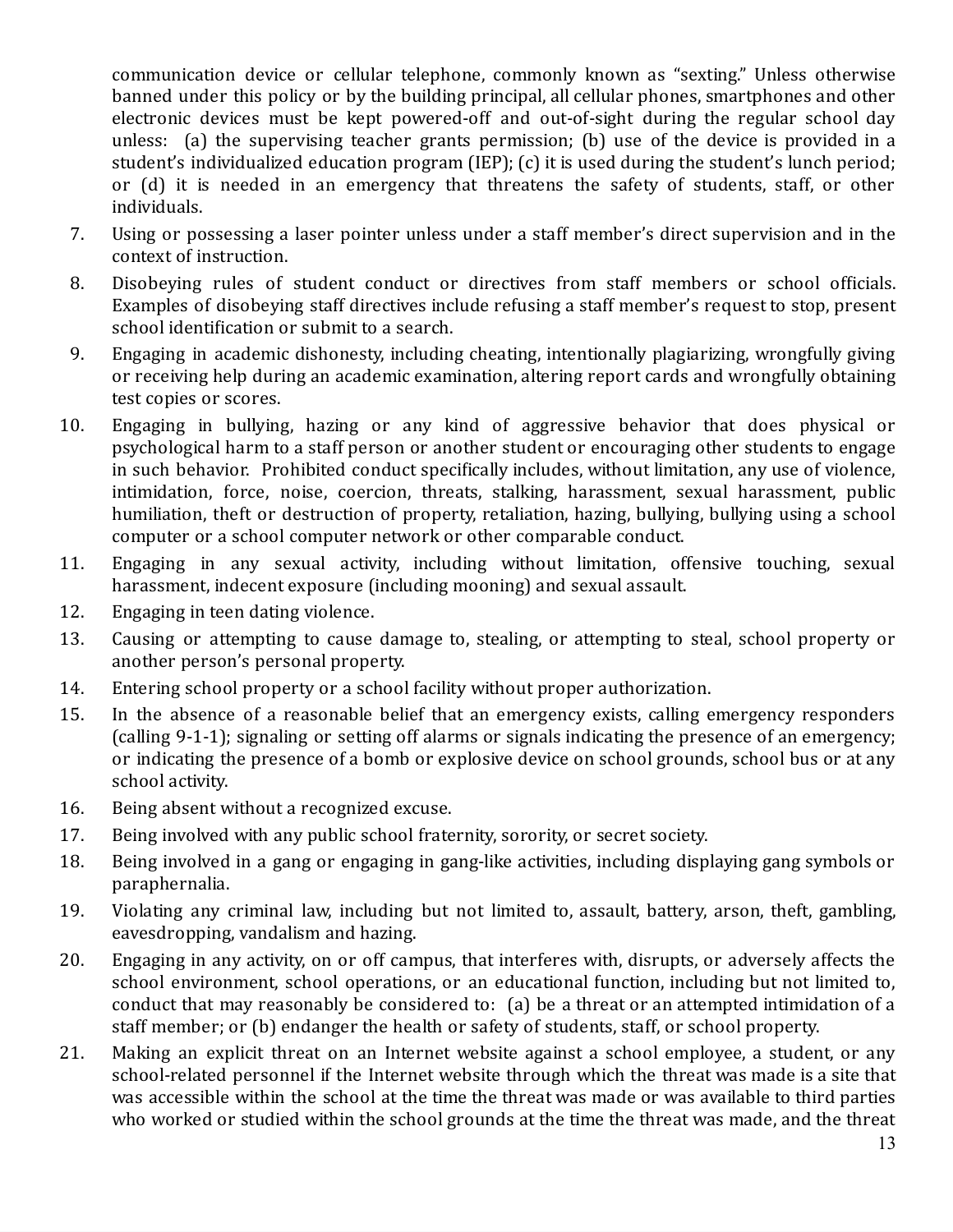could be reasonably interpreted as threatening to the safety and security of the threatened individual because of his or her duties or employment status or status as a student inside the school.

22. Operating an unarmed aircraft system (AUS) or drone for any purpose on school grounds or at any school event unless granted permission by the building principal.

For purposes of these rules, the term "possession" includes having control, custody, or care, currently or in the past, of an object or substance, including situations in which the item is: (a) on the student's person; (b) contained in another item belonging to, or under the control of, the student, such as in the student's clothing, backpack, or automobile; (c) in a school's student locker, desk, or other school property; (d) at any location on school property or at a school-sponsored event; or (e) in the case of drugs and alcohol, substances ingested by the person.

Efforts, including the use of positive interventions and supports shall be made to deter students, while at school or a school-related event, from engaging in aggressive behavior that may reasonably produce physical or psychological harm to someone else.

No disciplinary action shall be taken against any student that is based totally or in part on the refusal of the student's parent/guardian to administer or consent to the administration of psychotropic or psychostimulant medication to the student.

# **When and Where Conduct Rules Apply**

The grounds for disciplinary action also apply whenever the student's conduct is reasonably related to school or school activities, including but not limited to:

- 1. On, or within sight of, school grounds before, during, or after school hours or at any time;
- 2. Off school grounds at a school-sponsored activity or event, or any activity or event that bears a reasonable relationship to school;
- 3. Traveling to or from school or a school activity, function, or event; or
- 4. Anywhere, if the conduct interferes with, disrupts, or adversely affects the school environment, school operations, or an educational function, including but not limited to, conduct that may reasonably be considered to: (a) be a threat or an attempted intimidation of a staff member; or (b) endanger the health or safety of students, staff, or school property.
- 5. Transportation provided by the school is an extension of the classroom and regular discipline procedures, as well as possible suspension, apply.

# **Disciplinary Measures**

School officials shall limit the number and duration of expulsions and out-of-school suspensions to the greatest extent practicable, and, where practicable and reasonable, shall consider forms of non-exclusionary discipline before using out-of-school suspensions or expulsions. School personnel shall not advise or encourage students to drop out of school voluntarily due to behavioral or academic difficulties. Potential disciplinary measures include, without limitation, any of the following measures:

- 1. Notifying parents/guardians.
- 2. Disciplinary conference.
- 3. Withholding of privileges.
- 4. Temporary removal from the classroom.
- 5. Return of property or restitution for lost, stolen or damaged property.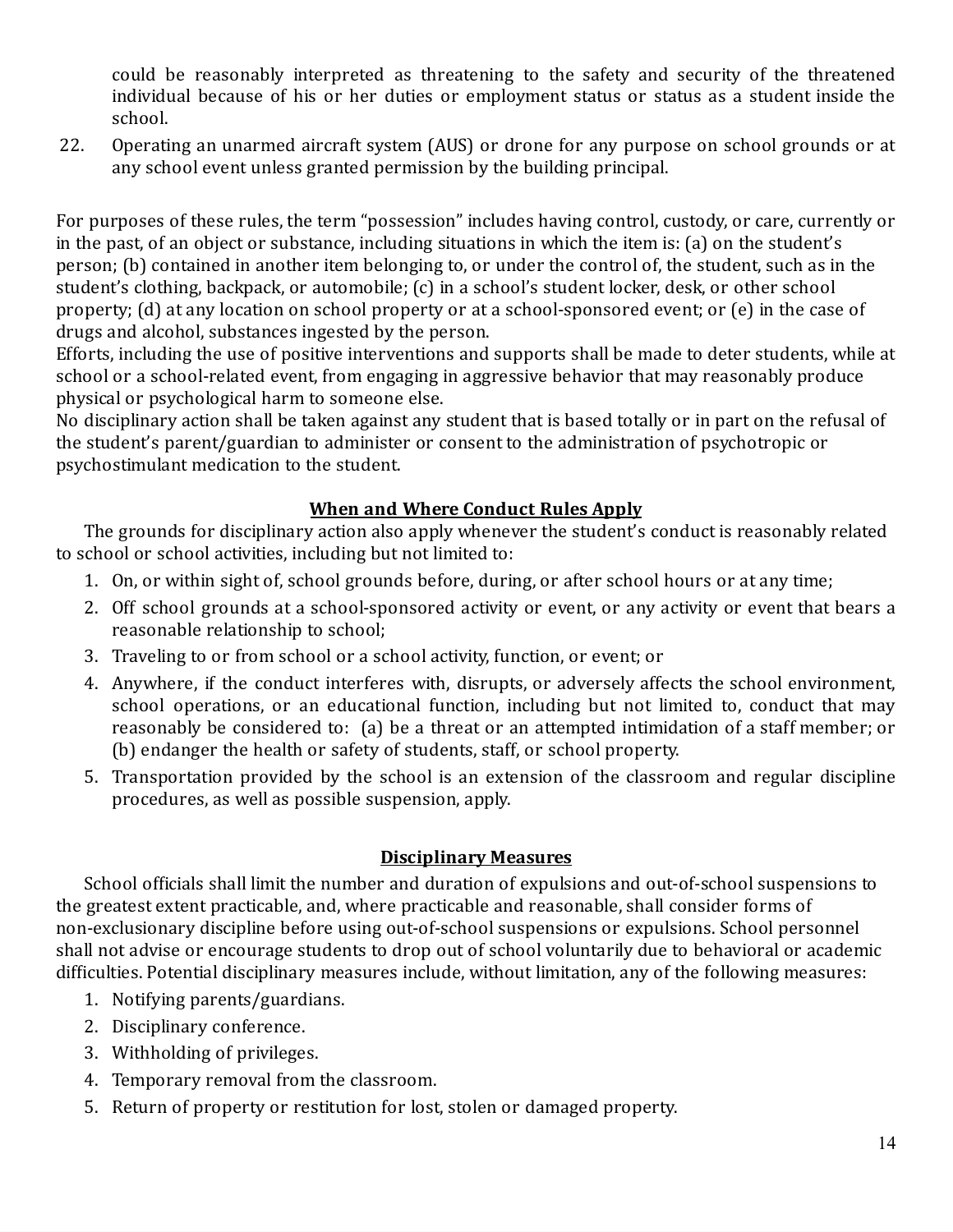- 6. In-school suspension.
- 7. After-school study or Saturday study provided the student's parent/guardian has been notified. (If transportation arrangements cannot be made in advance, an alternative disciplinary measure will be assigned to the student.)
- 8. Community service.
- 9. Seizure of contraband; confiscation and temporary retention of the personal property that was used to violate school rules.
- 10. Suspension of bus riding privileges.
- 11. Suspension from school and all school activities for up to 10 days. A suspended student is prohibited from being on school grounds.
- 12. Expulsion from school and all school activities for a definite time period not to exceed 2 calendar years. An expelled student is prohibited from being on school grounds.
- 13. Transfer to an alternative program if the student is expelled or otherwise qualifies for transfer under State law.
- 14.Notifying juvenile authorities or other law enforcement whenever the conduct involves criminal activity, such as, illegal drugs (controlled substances), "look-alikes," alcohol or weapons or in other circumstances as authorized by the reciprocal reporting agreement between the District and local law enforcement agencies.

The above list of disciplinary measures is a range of options that will not always be applicable in every case. In some circumstances, it may not be possible to avoid suspending or expelling a student because behavioral interventions, other than a suspension or expulsion, will not be appropriate and available, and the only reasonable and practical way to resolve the threat and/or address the disruption is a suspension or expulsion.

## **Corporal Punishment**

Corporal punishment is illegal and will not be used. Corporal punishment is defined as slapping, paddling, or prolonged maintenance of students in physically painful positions, or intentional infliction of bodily harm. Corporal punishment does not include reasonable force as needed to maintain safety for students, staff, or other persons, or for the purpose of self-defense or defense of property.

## **Weapons Prohibition**

A student who is determined to have brought one of the following objects to school, any school-sponsored activity or event, or any activity or event that bears a reasonable relationship to school shall be expelled for a period of not less than one year but not more than 2 calendar years:

(1) A firearm, meaning any gun, rifle, shotgun, weapon as defined by Section 921 of Title 18 of the United States Code, firearm as defined in Section 1.1 of the Firearm Owners Identification Card Act, or firearm as defined in Section 24-1 of the Criminal Code of 1961. The expulsion period may be modified by the superintendent, and the superintendent's determination may be modified by the board on a case-by-case basis.

(2) A knife, brass knuckles or other knuckle weapon regardless of its composition, a billy club, or any other object if used or attempted to be used to cause bodily harm, including "look alikes" of any firearm as defined above.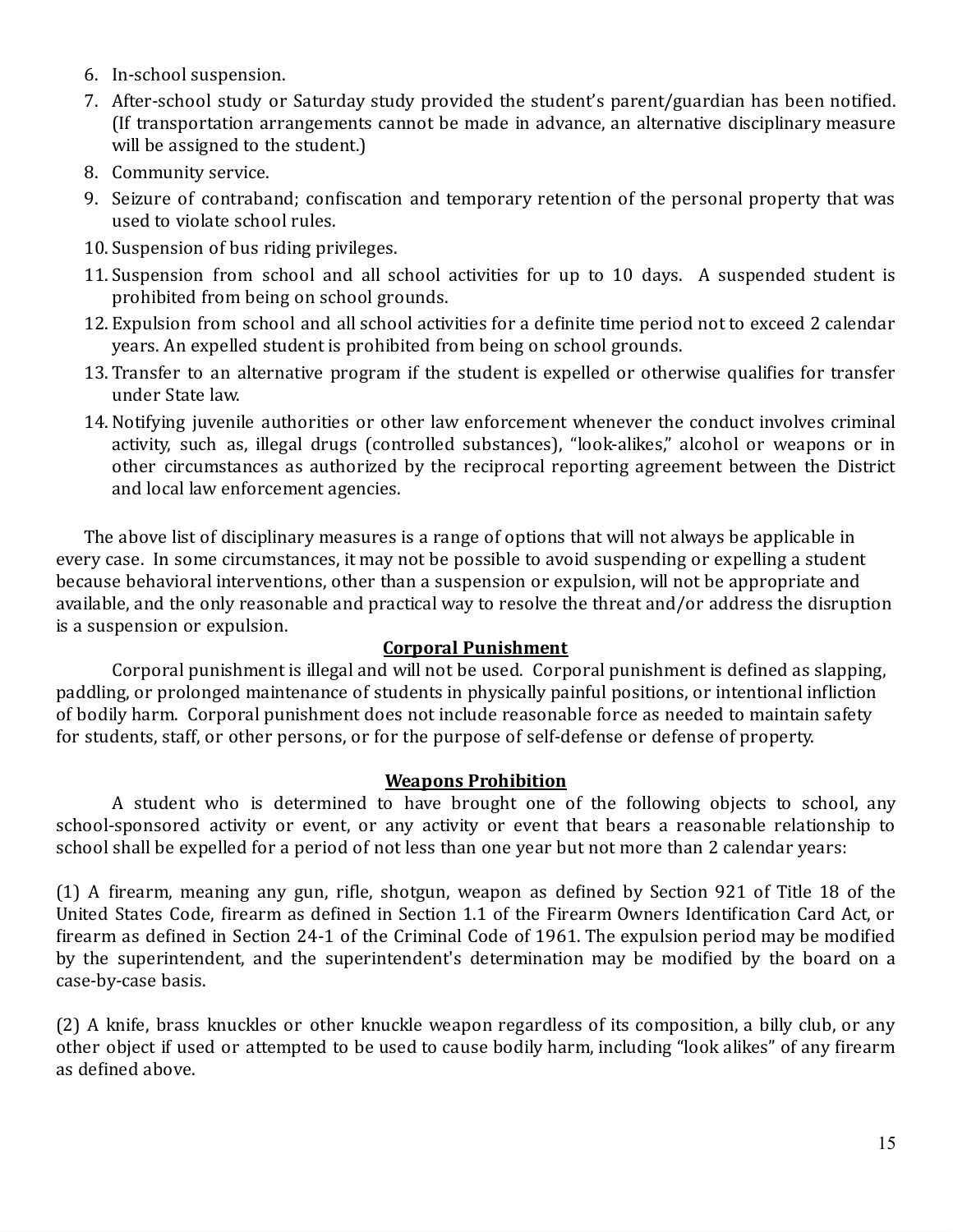The expulsion requirement may be modified by the superintendent, and the superintendent's determination may be modified by the board on a case-by-case basis.

## **Detention Policy**

Students issued detentions will be required to serve the detentions with the detention duty teacher. Detention times will be arranged between the office and the student. Students may be assigned to serve detentions through the office on Monday, Tuesday, or Thursday afternoons. These are an hour long, beginning immediately after the bell rings to let school out. The detention supervisor will see that students in detention are completing work. Failure to serve detention will result in further disciplinary action. Teachers will complete a referral for each detention issued.

## **Special Education Students - Discipline**

The Mercer County School District #404 has adopted a policy concerning discipline and special education students. The policy is in compliance with federal and state guidelines. The policy explains the rules and procedures that will be followed when disciplining special education students. Parents of special education students are to receive a copy of the policy within fifteen days after the start of school.

# **Drug Free Zone by Students and Visitors**

Mercer County School District #404 has been designated a Drug Free School Zone. This means no student shall possess tobacco products or look-alikes. No person on school property or at a school event, including students, visitors, and/or employees shall at any time or at any location smoke or otherwise use tobacco products including Cigarettes, Cigars, Pipes, Chewing Tobacco, electronic smoking devices or any look-alike drug and/or tobacco product. Tobacco violations on school property and/or at any school function (on campus or off) can result in disciplinary action by school officials.

# **Bullying, Cyber-Bullying, Intimidation, Harassment**

Bullying is NOT acceptable and is strictly prohibited. Bullying conduct that is covered within the handbook and by the full Mercer County School District's Policy on Bullying, is conduct that occurs on school property or at school or at school sponsored activities or events; while students are being transported or walking to or from school or school sponsored activities or events; while students are waiting at school bus stops, or when the conduct otherwise would substantially impede the educational environment, regardless of where the conduct occurs.

- Any student who engages in bullying will be subject to appropriate discipline, up to and including suspension or expulsion and referral to local law enforcement. A student's bullying conduct also may be addressed through any other behavioral interventions.
- Any student who is a bystander to any bullying conduct and who fails to take any action to discourage the bullying conduct also may be subject to appropriate discipline.
- No student shall be retaliated against for reporting bullying conduct. Any student who is determined to intentionally have falsely accused another of bullying shall be subject to appropriate discipline.
- For purposes of this Policy, a **bystander** to bullying is a witness to bullying conduct and may be considered to be aiding or abetting the bully. This aiding and abetting includes, but may not be limited to, standing idly by, looking away or otherwise actively encouraging the bully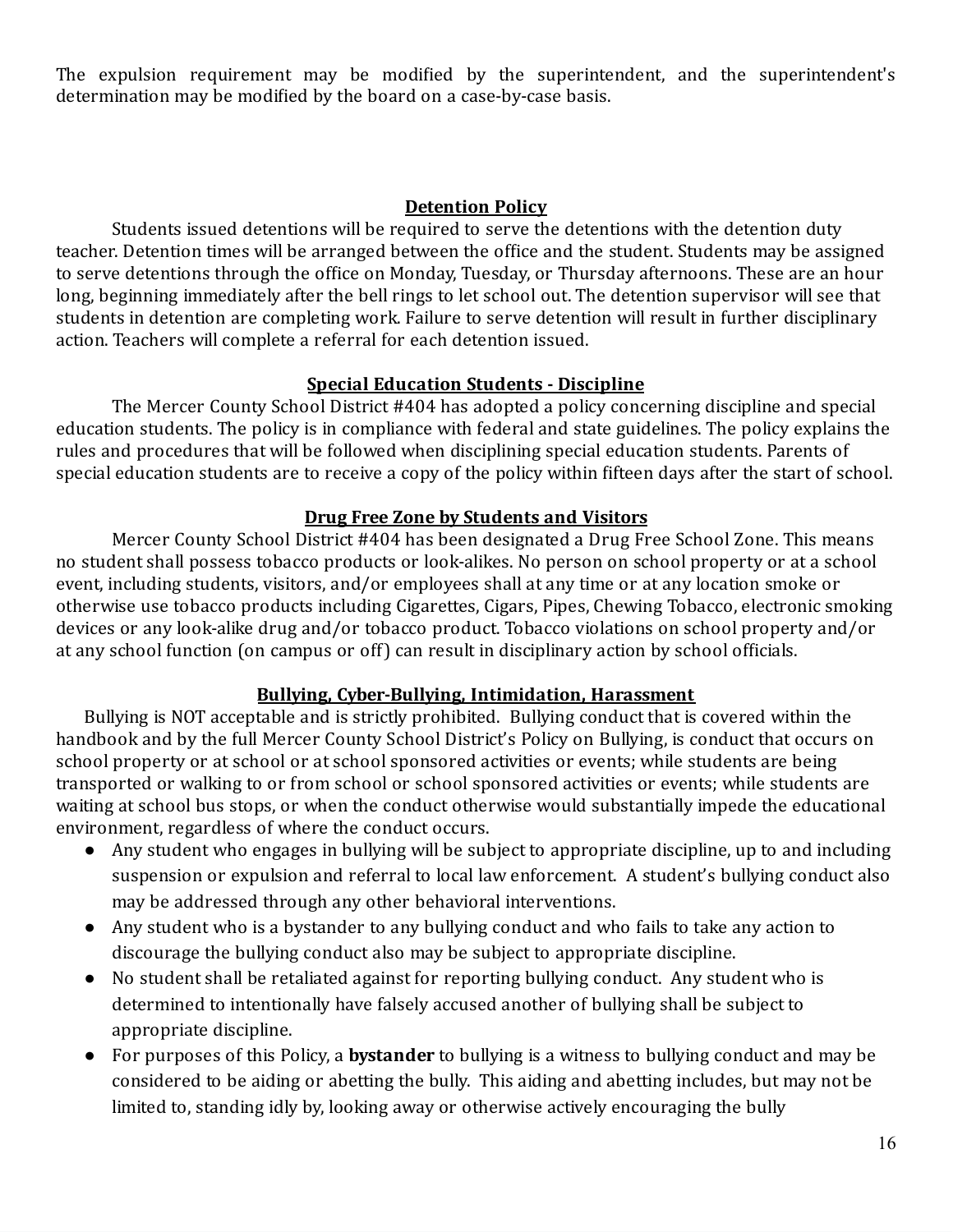● Anyone who witnesses any conduct that could constitute bullying shall make a written report as soon as possible to any school staff member.

# **Definitions**

**Bullying** is any type of conduct that may:

- 1. Reflect a coercive imbalance of power; AND
- 2. Is purposeful and repeated; AND
- 3. Places an individual in reasonable fear of substantial detrimental effect to his or her person or property or to otherwise substantially interfere in participating in any activity.

**Cyber-bullying** is bullying through the use of technology or any electronic communication, including without limitation any transfer of signs, signals, writing, images, sounds, data, or intelligence of any nature transmitted in whole or in part by a wire, radio, electromagnetic system, photo-electronic system, or photo-optical system, including without limitation electronic mail, Internet communications, instant messages, or facsimile communications. "Cyber-bullying" includes the creation of a webpage or weblog in which the creator assumes the identity of another person or the knowing impersonation of another person as the author of posted content or messages if the creation or impersonation creates any of the effects enumerated in the definition of bullying in this Section. "Cyber-bullying" also includes the distribution by electronic means of a communication to more than one person or the posting of material on an electronic medium that may be accessed by one or more persons if the distribution or posting creates any of the effects enumerated in the definition of bullying in [105 ILCS 5/27-23.7(b)].

For purposes of this Policy "Conduct" includes:

- Physical acts, such as physical contact with another, stalking, sexual assault and destruction, harm or damage to property of another;
- Written and electronic communication any medium as well as verbal threats made to another or blackmail, or demands for protection money;
- Non-verbal threats or intimidation such as aggressive menacing gestures may also be considered conduct for purposes of this policy;
- Use of school property, including computers, the electronic network, or any other electronic device, to communicate with others; and.
- Any of the above conduct which occurs off school grounds when such conduct creates, or reasonably can be expected to create, a substantial disruption in the school setting and/or at school sponsored activities and events.

This list is meant to be illustrative and non-exhaustive. Conduct that would *not ordinarily* be considered bullying for purposes of this policy includes:

- Mere teasing
- "talking trash"
- Trading insults
- The expression of ideas or beliefs (expressions protected by the First Amendment), so long as such expression is not lewd, profane, or intended to intimidate or harass another.

The complete copy of the Mercer County School District's 'Policy on Bullying' can be found at mercerschools.org.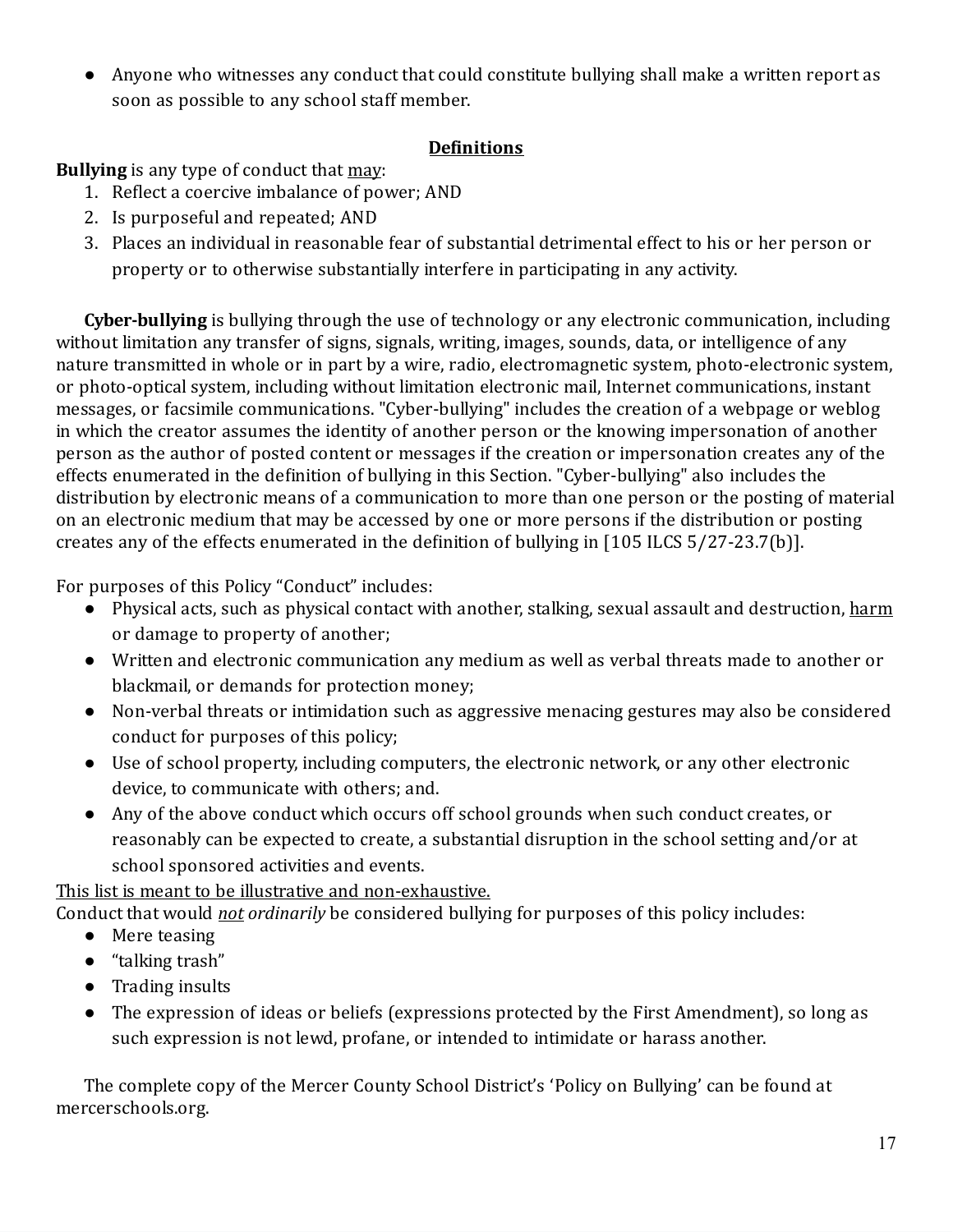The 'Bullying Report Form' is available at each Mercer County School District school building and on the district website on the last page of the 'Policy on Bullying'. This report then shall be immediately submitted to the principal or designees(s) responsible for student discipline who, as soon as practicable, shall conduct or cause to be conducted a thorough investigation of the alleged incident.

The police and State's Attorney shall be notified immediately of all incidents involving bodily harm, property damage or any conduct which reasonably is believed by the school administrator(s) to be a violation of the criminal laws. The investigation of any such bullying conduct shall proceed in cooperation with the police and other applicable law enforcement authorities. The School District always retains its' right to investigate and impose any discipline for violation of this Policy, whether or not criminal charges are pursued.

## **Administrative Contact Information**

| Scott Petrie, Superintendent                  | 582-2238 |
|-----------------------------------------------|----------|
| Stacey Day, High School Principal             | 582-2223 |
| Andrew Hofer, High School Assistant Principal | 582-2223 |
| Tim Sedam, Junior High Principal              | 584-4174 |
| Ryan Koresko, Intermediate Principal          | 582-2441 |
| Marcus Bush New Boston Principal              | 587-8141 |
| Bill Fleuette, Apollo Principal               | 582-5350 |
|                                               |          |

#### **Sexual Harassment**

Sexual, racial, ethnic and religious harassment of students is prohibited. An employee, District agent, or student engages in sexual harassment whenever he/she makes unwelcome sexual advances, requests sexual favors, or engages in other verbal or physical conduct of a sexual or sex-based nature, imposed on the basis of sex, that:

- 1. denies or limits the provision of educational aid, benefits, services, or treatment; or that makes such conduct a condition of a student's academic status; or
- 2. has the purpose or effect of:
	- a. substantially interfering with a student's educational environment;
	- b. creating an intimidating, hostile, or offensive educational environment;
	- c. depriving a student of educational aid, benefits, services, or treatment; or
	- d. making submission to a rejection of such unwelcome conduct the basis of academic decisions affecting a student.

The terms "intimidating", "hostile", and "offensive" include conduct which has the effect of humiliation, embarrassment, or discomfort. Examples of sexual harassment include unwelcome touching, crude jokes or pictures, discussions of sexual experiences, teasing related to sexual characteristics, and spreading rumors related to a person's alleged sexual activities.

# **Racial, Ethnic and Religious Harassment**

Racial, ethnic and religious harassment include, but are not limited to: verbal or physical conduct that denigrates or shows hostility or aversion towards an individual in that:

- 1. has the purpose of affecting or creating an intimidating, hostile or offensive educational environment;
- 2. has the purpose or affect of unreasonably interfering with an individual's academic performance;
- 3. or otherwise adversely affects an individual's academic opportunities.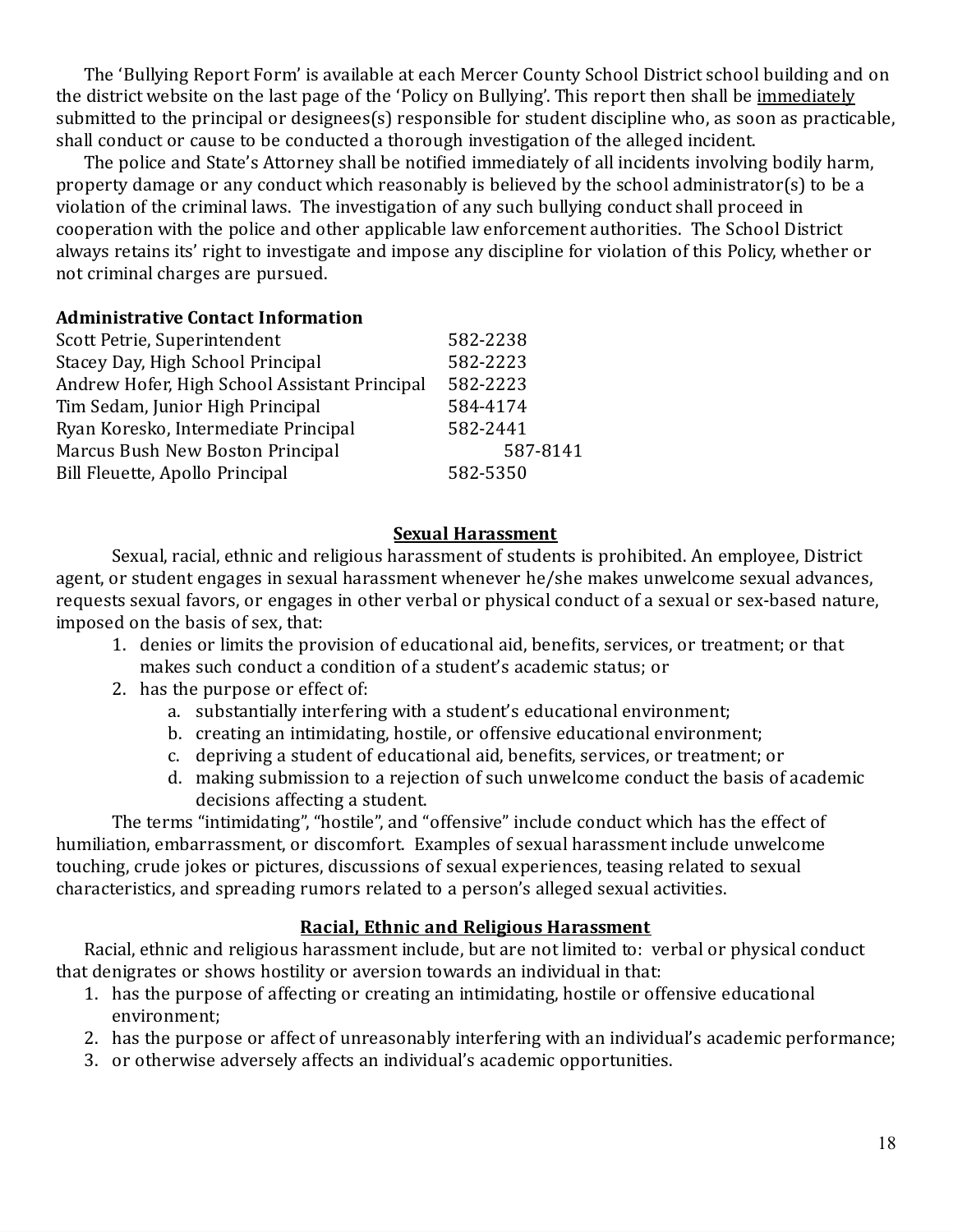Examples of harassment might include, but are not limited to, threats, insults, racial or religious slurs, unwelcome comments, jokes, pranks, gestures, or physical contact and display or circulation of derogatory or inappropriate written or other physical materials, cartoons or pictures.

#### **Reporting Harassment**

Students who believe they are victims of sexual, racial, ethnic or religious harassment or have witnessed such harassment are encouraged to discuss the matter with the Nondiscrimination Coordinator or the Complaint Manager. Students may choose to report to a person of the student's same sex. Complaints will be kept confidential to the extent possible given the need to investigate. Students who make good faith complaints will not be disciplined.

The names, addresses and telephone numbers of the District's current Nondiscrimination Coordinators and Complaint Manger are as follows:

*Nondiscrimination Coordinators:*

| Name:          | Mercer County Intermediate School<br>Principal Ryan Koresko |
|----------------|-------------------------------------------------------------|
| Address:       | 1002 SW 6 <sup>th</sup> Street, Aledo, IL                   |
| Telephone No.: | 582-2441                                                    |
| Name:          | Mercer County High School                                   |
|                | <b>Principal Stacey Day</b>                                 |
| Address:       | 1500 South College Avenue, Aledo, IL                        |
| Telephone No.: | 582-2223                                                    |

#### *Complaint Manager:*

| Name:          | Superintendent of Schools, Scott Petrie   |
|----------------|-------------------------------------------|
| Address:       | 1002 SW 6 <sup>th</sup> Street, Aledo, IL |
| Telephone No.: | 582-2238                                  |

The Superintendent shall also use reasonable measures to inform staff members and students that the District will not tolerate sexual, ethnic or religious harassment, such as by including this policy in the appropriate handbooks.

Any District employee who is determined, after an investigation, to have engaged in sexual, racial, ethnic or religious harassment will be subject to disciplinary action up to and including discharge. Any student of the District who is determined, after an investigation, to have engaged in sexual, racial, ethnic or religious harassment will be subject to disciplinary action, including but not limited to, suspension and expulsion consistent with the discipline policy. Any student making a knowingly false accusation regarding sexual, racial, ethnic or religious harassment will likewise be subject to disciplinary action up to and including suspension and expulsion.

#### **Suspension/Expulsion from Previous District**

An enrolling student shall not be permitted to attend class in the Mercer County School District until the student has served the entire period of the suspension or expulsion imposed by the school from which the student is transferring. The school board may approve the placement of the student in an alternative school program if available for the remainder of the suspension or expulsion.

#### **Gambling**

No form of gambling is permitted in the building, on the school grounds, or on field trips.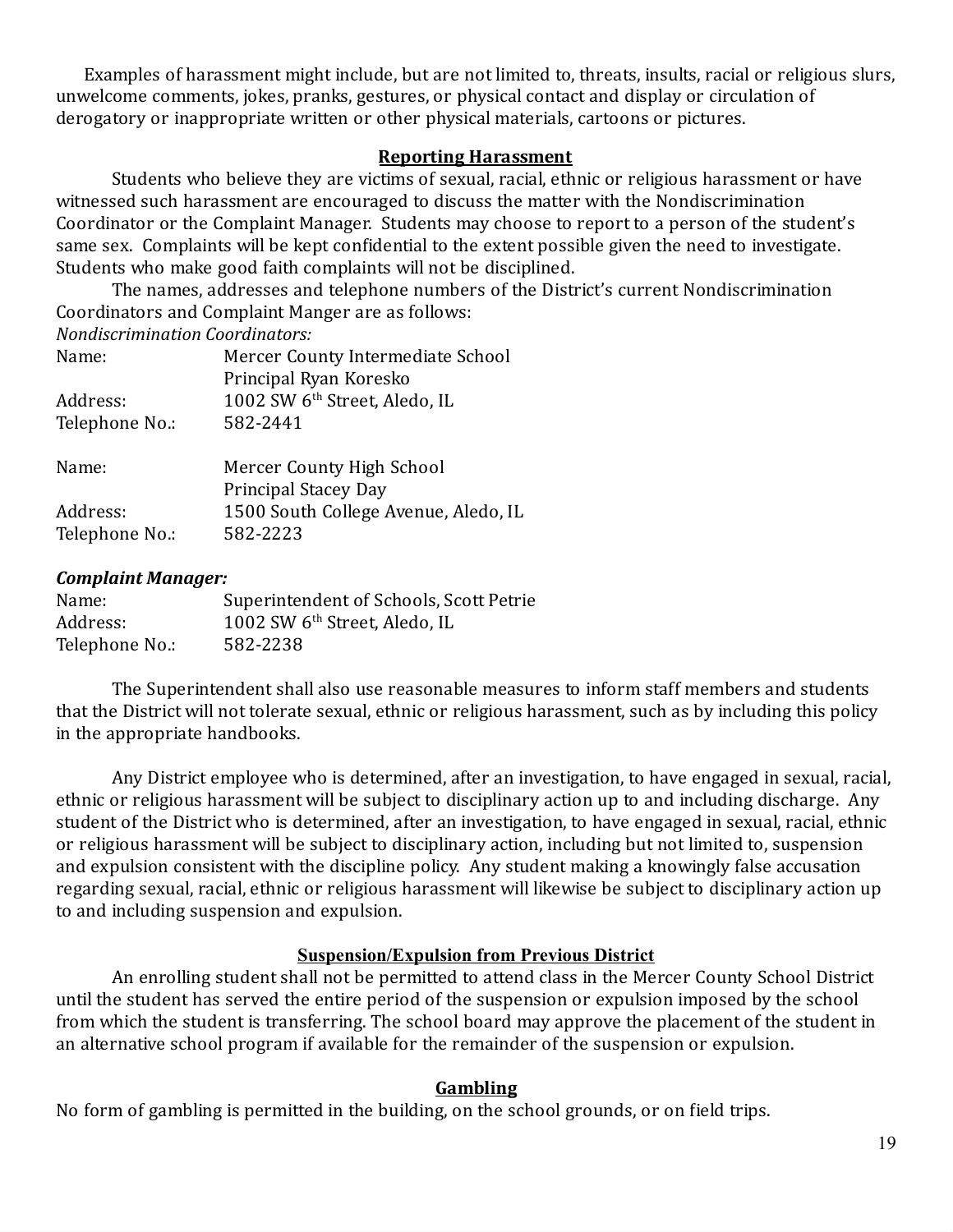## **"Hands Off" Policy**

Public displays of affection are not permitted. If students are found to be in violation of this policy, a referral may be issued is the behavior is repeated.

#### **Transportation**

School bus transportation is provided to those students living one and one half (1.5) miles or more from a school building. Courteous behavior is the standard while riding on a school bus, the same as in a classroom and regular discipline procedures, as well as suspension, apply. Misbehavior will be reported to the bus contractor or bus supervisor, and in turn to the building principal and superintendent. Misbehavior could result in suspension from riding the bus. By signing off that you have received and read this handbook, you have given the school district the right to audiotape and/or videotape your child for safety purposes while he/she is riding the bus. These tapes may be viewed by school administration and may be used to address safety/discipline issues.

## **Transportation Behavior**

Students will frequently ride the bus to and from school or to extra-curricular events. Students are expected to behave while riding the bus. Students are expected to remain seated, keep the aisles clear, use appropriate language and keep the noise levels down. A student who chooses not to follow proper bus conduct will receive a bus conduct card. The bus is an extension of the classroom and regular discipline procedures , as well as possible suspension, apply.

## **Transportation Reimbursement**

The district provides transportation for all students who live more than 1.5 miles away from school. Parents can seek transportation cost reimbursement from the State if they drive their child to and from school because they feel the child's walking route is unsafe. Parents desiring to seek transportation reimbursement should contact the school by November  $1<sup>st</sup>$  of each school year to obtain the claim forms. A copy of procedures regarding reimbursement disputes is available to parents upon request.

## **Parent and Community Transportation Complaints**

It is permissible for parents to talk with the Transportation Supervisor (Ernie Dillie 584-4630) about daily route changes or to ask questions about route times. However, all parent and community complaints should be directed to the Transportation Director (Scott Petrie), not the Transportation Supervisor.

#### **Vision Screening**

Each year, the district conducts vision screenings with all students. Vision screening is not a substitute for a complete eye and vision evaluation by an eye doctor. Your child is not required to undergo this vision screening if an optometrist or ophthalmologist has completed and signed a report form indicating that an examination has been administered within the previous 12 months.

#### **Telephone Use**

A telephone is available in the office for students who need to make phone calls in case of illness, emergency, or school business. Permission to use the phone must be given by the principal or the secretary. Students are not to use cell phones at school during the school day. (Refer to the Electronic/Entertainment Devices' section for a more detailed explanation.)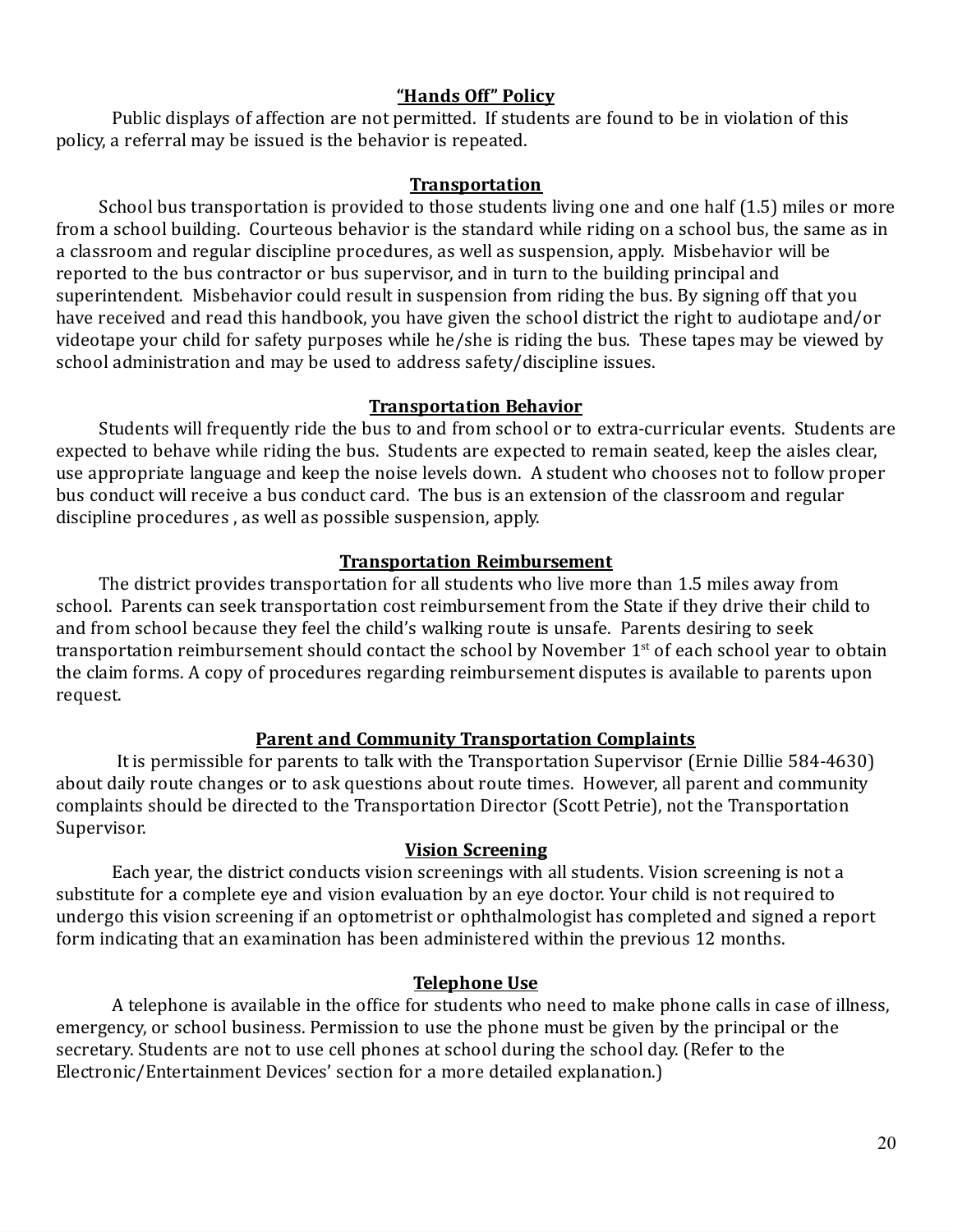## **Notice of Nondiscrimination**

Mercer County School District #404 will not discriminate and will provide equal educational opportunities for all students, without regard to race, color, national origin, ancestry, sex, ethnicity, language barrier, religious beliefs, physical and/or mental disability, age, sexual orientation, economic and social conditions, or actual or potential marital or parental status.

#### **Substance Abuse**

All students who have been involved with substance abuse will be provided information regarding treatment options upon request or upon receipt of information by the Mercer County School District indicating a possible student need.

#### **Gender Equity**

Mercer County School District #404 does not discriminate on the basis of gender in the provision of programs, activities, services or benefits, and it guarantees both genders equal access to educational and extra-curricular programs and activities. Facilities and related services, equipment and supplies are neither assigned nor limited on the basis of gender (excluding shower and toilet facilities, locker rooms, dressing areas and facilities used by exempt organizations).

## **Uniform Grievance Procedure**

Students, parents, guardians, employees, or community members should notify any District Complaint Manager if they believe that the School Board, its employees, or agents have violated their rights guaranteed by the State or federal Constitution, State or federal statute, or Board policy, or have a complaint regarding:

- 1. Title 2 of the Americans With Disabilities Act;
- 2. Title 9 of the Education Amendments of 1972;
- 3. Section 504 of the Rehabilitation Act of 1973;
- 4. Individuals with Disabilities Education Act, 20 U.S.C. 1400et seq.
- 5. Title 6 of the Civil Rights Act, 42 U.S.C. 2000d et seq.
- 6. Equal Employment Opportunities Act (Title 7 of the Civil Rights Act). 42 U.S.C. 2000e et seq.
- 7. Sexual harassment (Illinois Human Rights Act, Title 7 of the Civil Rights Act of 1964, and Title 9 of the Education Amendments of 1972);
- 8. The misuse of funds received for services to improve educational opportunities for educationally disadvantaged or deprived children;
- 9. Provision of services to homeless students.

The Complaint Manager will attempt to resolve complaints without resorting to this grievance procedure and, if a complaint is filed, to address the complaint promptly and equitably. The right of a person to prompt and equitable resolution of the complaint filed hereunder shall not be impaired by the person's pursuit of other remedies. Use of this grievance procedure is not a prerequisite to the pursuit of other remedies and use of this grievance procedure does not extend any filing deadline related to the pursuit of other remedies.

1. Filing a Complaint

A person (hereinafter Complainant) who wishes to avail him or herself of this grievance procedure may do so by filing a complaint with any District Complaint Manager. The Complainant shall not be required to file a complaint with a particular Complaint Manager and may request a Complaint Manager of the same sex. The Complaint Manager may request the Complainant to provide a written statement regarding the nature of the complaint or require a meeting with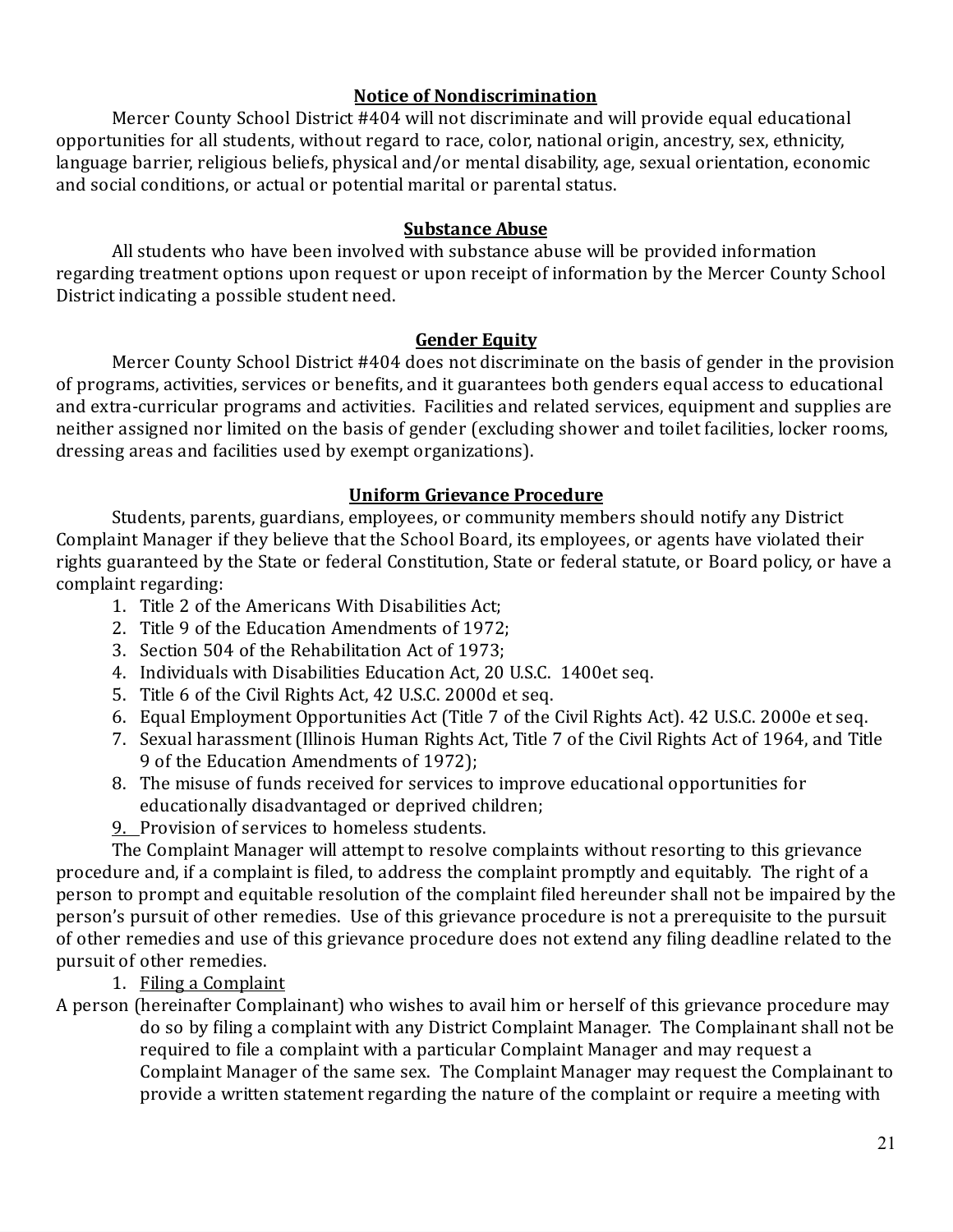the parent(s)/guardian(s) of a student. The Complaint Manager shall assist the Complainant as needed.

- 2. Investigation
- The Complaint Manager will investigate the complaint or appoint a qualified person to undertake the investigation on his or her behalf. If the Complainant is a student, the Complaint Manager will notify his or her parent(s)/guardian(s) that they may attend any investigatory meetings in which their child is involved. The complaint and identity of the Complainant will not be disclosed except (1) as required by law or this policy, or (2) as necessary to fully investigate the complaint, or (3) as authorized by the Complainant.
- Within 10 school days of the date the complaint was filed, the Complaint Manager shall file a written report of his or her findings with the Superintendent. The Complaint Manager may request an extension of time. If a complaint of sexual harassment contains allegations involving the Superintendent, the written report shall be filed with the School Board, which will make a decision in accordance with Section 3 of this policy. The Superintendent will keep the Board informed of all complaints.
	- 3. Decisions and Appeal
- Within 5 school days after receiving the Complaint Manager's report, the Superintendent shall mail his or her written decision to the Complainant by U.S. mail, first class, as well as the Complaint Manager.
- Within 5 school days after receiving the Superintendent's decision, the Complainant may appeal the decision to the School Board by making a written request to the Complaint Manager. The Complaint Manager shall promptly forward
- all materials relative to the complaint and appeal to the School Board. Within 10 school days, the School Board shall affirm, reverse, or amend the Superintendent's decision or direct the Superintendent to gather additional information for the Board. Within 5 school days of the Board's decision, the Superintendent shall inform the Complainant of the Board's action. The Complainant may appeal the School Board's decision to the Regional Superintendent pursuant to Section 3-10 of The School Code and, thereafter, to the State Superintendent pursuant to Section 2-3.8 of The School Code.
- This grievance procedure shall not be construed to create an independent right to a School Board hearing. The failure to strictly follow the timelines in this grievance procedure shall not prejudice any party.

The complaint managers are listed as follows: Stacey Day, Principal Tim Sedam, Principal Mercer County High School Mercer County Junior High 1500 S. College Ave. PO Box 436 Aledo, IL 61231 Joy, IL 61260 (309) 582-2223 (309) 584-4174

# **Homeless Child's Right to Education**

When a child loses permanent housing and becomes a homeless person as defined at law, or when a homeless child changes his or her temporary living arrangements, the parent or guardian of the homeless child has the option of either:

1) Continuing the child's education in the school district of origin for as long as the child remains homeless or, if the child becomes permanently housed, until the end of the academic year during which the housing is acquired; or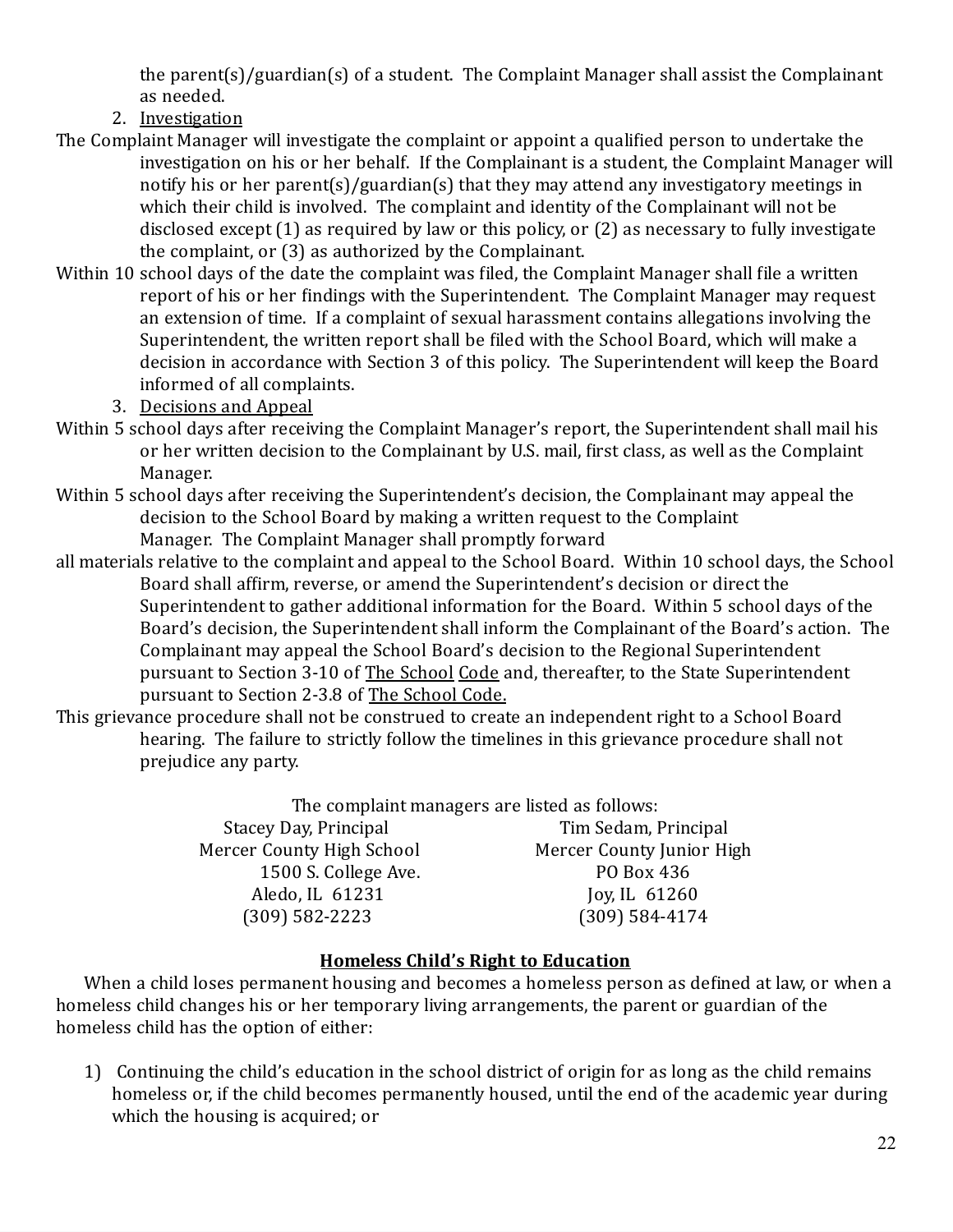2) Enrolling the child in any school that non-homeless students who live in the attendance area in which the child or youth is actually living are eligible to attend.

## **Students with Disabilities**

All children with disabilities have a right to a free appropriate public education as provided under the Illinois School Code. Mercer County School District shall provide, upon request, written materials and other information that indicates the specific policies, procedures, rules and regulations regarding the identification, evaluation or educational placement of children with disabilities. Inquiries should be directed to the Special Education Coordinator in the building the student attends.

## **Student Records (FERPA)**

The Family Educational Rights and Privacy Act (FERPA) affords parents/guardians and students over 18 years of age ("eligible students") certain rights with respect to the student's education records. These rights are:

1. The right to inspect and review the student's education records within 45 days of the day the school receives a request for access.

Parents or eligible students should submit to the school principal (or appropriate school official) a written request that identifies the record(s) they wish to inspect. The school official will make arrangements for access and notify the parent or eligible student of the time and place where the records may be inspected.

2. The right to request the amendment of the student's education records that the parent or eligible student believes are inaccurate, misleading, or otherwise in violation of the student's privacy rights under FERPA.

Parents or eligible students who wish to ask the school to amend a record should write to the school principal (or appropriate school official), clearly identify the part of the record they want changed, and specify why it should be changed. If the school decides not to amend the record as requested by the parent or eligible student, the school will notify the parent or eligible student of the decision and advise them of their right to a hearing regarding the request for amendment. Additional information regarding the hearing procedures will be provided to the parent or eligible student when notified of the right to a hearing.

3. The right to consent to disclosures of personally identifiable information contained in the student's education records, except to the extent that FERPA authorizes disclosure without consent. One exception, which permits disclosure without consent, is disclosure to school officials with legitimate educational interests. A school official is a person employed by the school as an administrator, supervisor, instructor, or support staff member (including health and medical staff and law enforcement unit personnel); a person serving on the School Board; a person or company with whom the school has contracted as its agent to provide a service instead of using its own employees or officials (such as an attorney, auditor, medical consultant, or therapist); or a parent or student serving on an official committee, such as a disciplinary or grievance committee, or assisting another school official in performing his or her tasks.

A school official has a legitimate educational interest if the official needs to review an education record in order to fulfill his or her professional responsibility.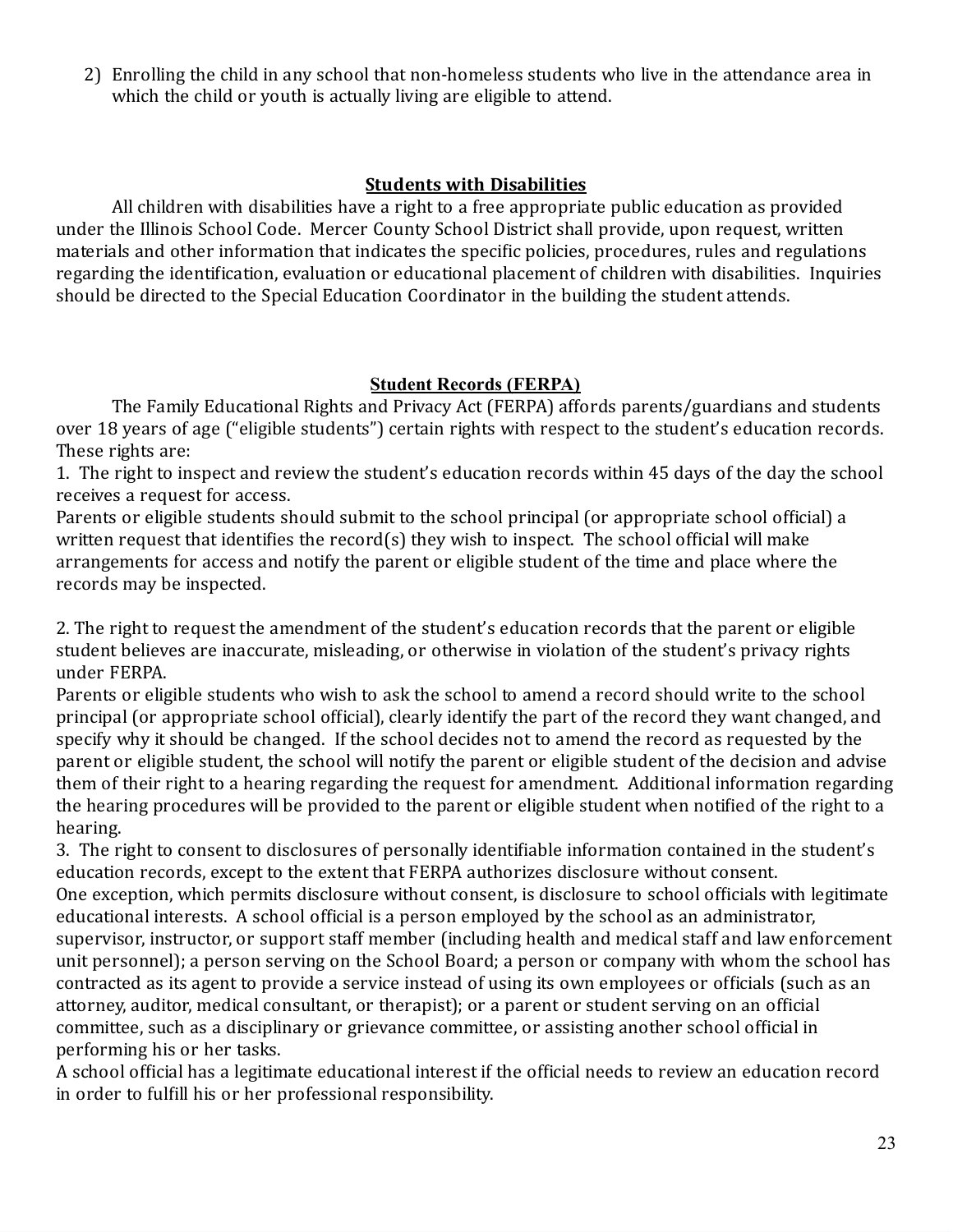4. The right to file a complaint with the U.S. Department of Education concerning alleged failures by the school district to comply with the requirements of FERPA. The name and address of the office that administers FERPA are:

> Family Policy Compliance Office U.S. Department of Education 400 Maryland Avenue, SW Washington, DC 20202-5920

Directory information may be disclosed without prior notice or consent unless the parent/guardian or eligible student notifies the Records Custodian or other official in writing, before October of the current school year, that he does not want any or all of the directory information disclosed. Directory information includes the student's name, address, telephone listing, date and place of birth, major field of study, participation in officially recognized activities and sports, weight and height of members of athletic teams, dates of attendance, degrees and awards received, and the most recent previous educational agency or institution attended.

# **Protection of Pupil Rights Amendment (PPRA)**

PPRA affords parents certain rights regarding our conduct of surveys, collection and use of information for marketing purposes, and certain physical exams. These include the right to:

- *Consent* before students are required to submit to a survey that concerns one or more of the following protected areas ("protected information survey") if the survey is funded in whole or in part by a program of the U.S. Department of Education (ED)-
	- 1. Political affiliations or beliefs of the student or student's parent;
	- 2. Mental or psychological problems of the student or student's family;
	- 3. Sex behavior or attitudes;
	- 4. Illegal, anti-social, self-incrimination, or demeaning behavior;
	- 5. Critical appraisals of others with whom respondents have close family relationships;
	- 6. Legally recognized privileged relationships, such as with lawyers, doctors, or ministers;
	- 7. Religious practices, affiliations, or beliefs of the student or parents; or
	- 8. Income, other than as required by law to determine program eligibility.
- *Receive notice and an opportunity to opt a student out of*
	- 1. Any other protected information survey, regardless of funding;
	- 2. Any non-emergency, invasive physical exam or screening required as a condition of attendance, administered by the school or its agent, and not necessary to protect the immediate health and safety of a student, except for hearing, vision, or scoliosis screenings, or any physical exam or screening permitted or required under State law; and
	- 3. Activities involving collection, disclosure, or use of personal information obtained from students for marketing or to sell or otherwise distribute the information to others.
- *Inspect*, upon request and before administration or use -
- 1. Protected information surveys of students;
	- 2. Instruments used to collect personal information from students for any of the above marketing, sales, or other distribution purposes; and
	- 3. Instructional material used as part of the educational curriculum.

These rights transfer from the parents to a student who is 18 years old or an emancipated minor under State law.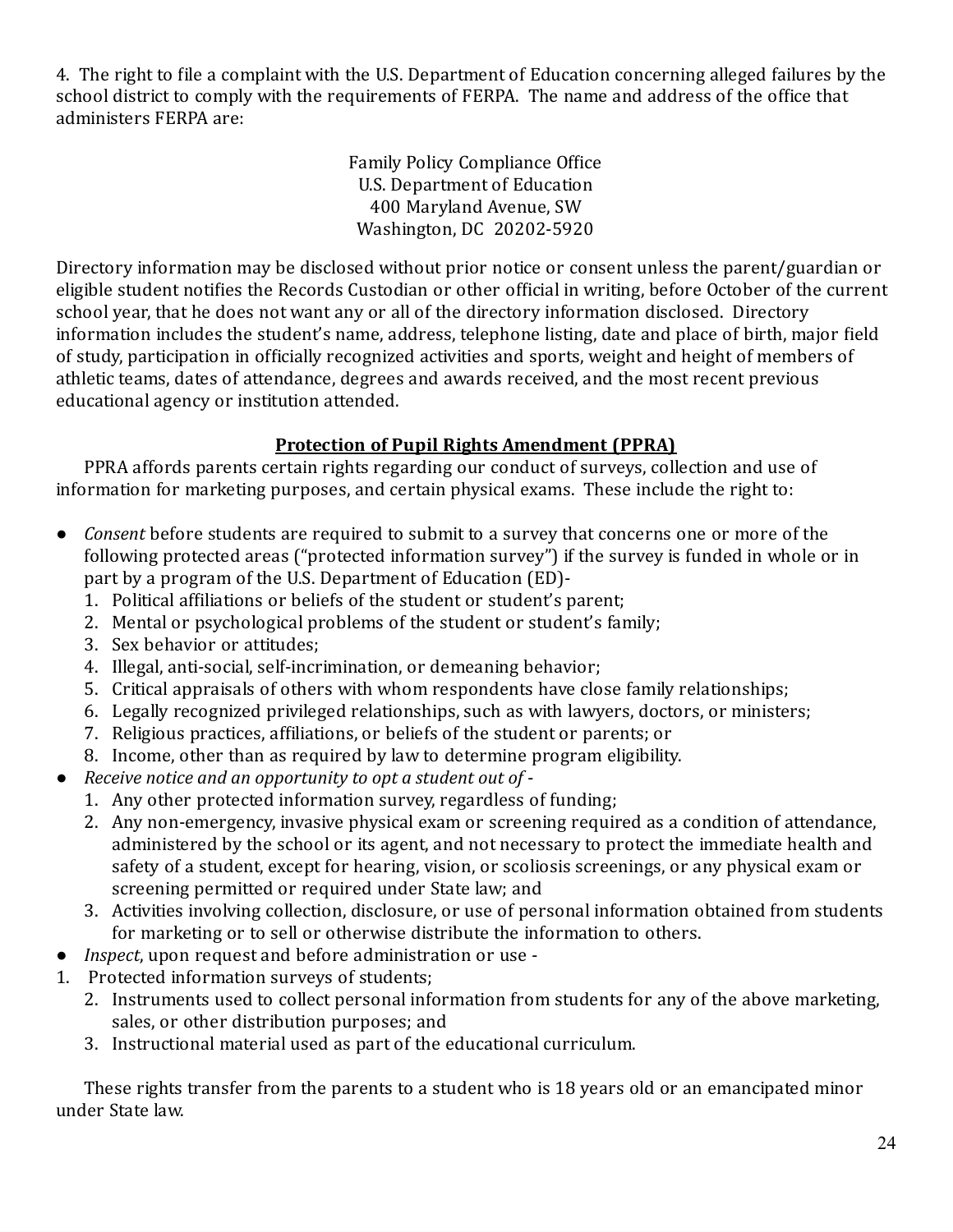Mercer County School District #404 has developed and adopted policies, in consultation with parents, regarding these rights, as well as arrangements to protect student privacy in the administration of protected information surveys and the collection, disclosure, or use of personal information for marketing, sales, or other distribution purposes. Mercer County School District will directly notify parents of these policies at least annually at the start of each school year and after any substantive changes. Mercer County School District will also directly notify, such as through US Mail or email, parents of students who are scheduled to participate in the specific activities or surveys noted below and will provide an opportunity for the parent to opt his or her child out of participation of the specific activity or survey. Mercer County School District will make this notification to parents at the beginning of the school year if the District has identified the specific or approximate dates of the activities or surveys at that time. For surveys and activities scheduled after the school year starts, parents will be provided reasonable notification of the planned activities and surveys listed below and be provided an opportunity to opt their child out of such activities and surveys. Parents will also be provided an opportunity to review any pertinent surveys. Following is a list of the specific activities and surveys covered under this requirement:

- Collection, disclosure, or use of personal information for marketing, sales, or other distribution.
- Administration of any protected information survey not funded in whole or in part by ED.
- Any non-emergency, invasive physical examination or screening as described above.

*Parents who believe their rights have been violated may file a complaint with:*

Family Policy Compliance Office U.S. Department of Education 400 Maryland Avenue, SW Washington, D.C. 20202-5920

## **Sex Offender Registry**

The Illinois State Police provides an online listing of sex offenders required to register in the State of Illinois. The database is updated daily and allows searching by name, city, county, zip code, compliance status, or any combination thereof. The list can be viewed by going to the following web address: <http://www.isp.state.il.us/sor/>. The school district will be happy to assist you with getting access to the registry if you do not have Internet access.

## **Parental Right to Review Curriculum**

Parents have a right to review the instructional materials used by their child's classroom teacher. Parents wishing to do so should contact their child's teacher to make arrangements.

## **Teacher Qualifications**

Upon request, parents have a right to inspect their child's teacher's qualifications and the district's parent involvement policies. Parents also have a right to receive notice of their child's achievement level in each state academic assessment. Parents will be notified that their child has been taught by a teacher who is not highly qualified for 4 or more consecutive weeks.

# **Asbestos Plan**

Many of the district buildings contain some form of asbestos. The district maintains an asbestos plan to ensure the safety of the students and staff. Parents and community members wanting to examine the district's asbestos plan should contact the unit office.

# **English Learners**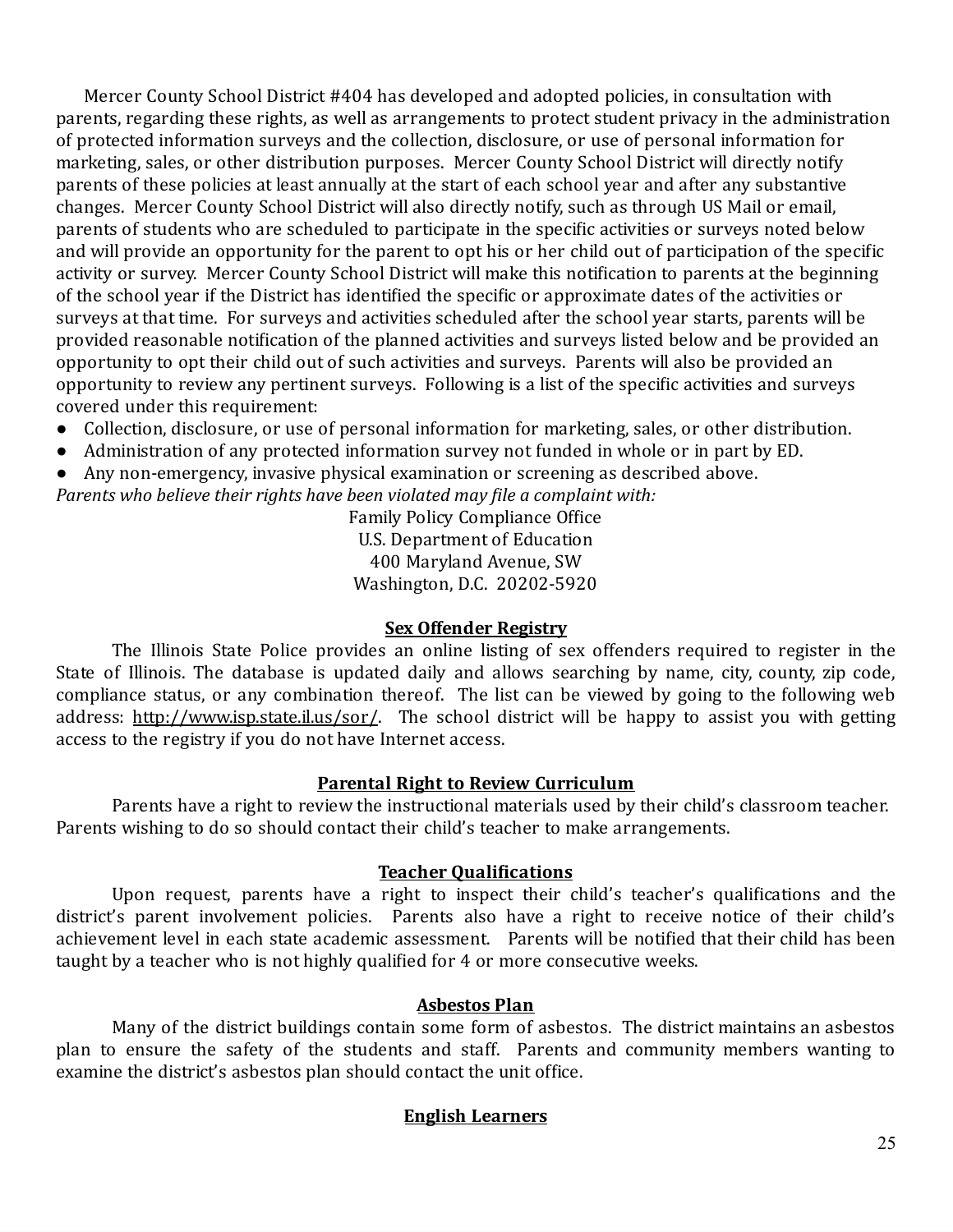The school offers opportunities for English Learners to develop high levels of academic attainment in English and to meet the same academic content and student academic achievement standards that all children are expected to attain.

Parents/guardians of English Learners will be: (1) given an opportunity to provide input to the program, and (2) provided notification regarding their child's placement in, and information about, the District's English Learners programs.

For questions related to this program or to express input in the school's English Learners program, contact the principal of the building the student attends.

# **Pesticide Application Notice**

The district maintains a registry of parents/guardians of students who have registered to receive written or telephone notification prior to the application of pesticides to school grounds. To be added to the list, please contact the principal of the building the student attends.

Notification will be given before application of the pesticide. Prior notice is not required if there is imminent threat to health or property.

# **Mercer County Intermediate Extra-Curricular Code of Conduct**

## **Policies**

1) Any extra-curricular participants caught in possession of/or using tobacco products, alcoholic beverages, and/or drugs (not prescribed by a medical doctor), will be suspended for the next five contests of that season for the first offense.

2) A second offense of Rule #1 by any extra-curricular participant will result in a ten (10) game/contest suspension following the infraction of that season.

3) A third offense of Rule #1 will/ may result in expulsion from all athletic and or club teams (after due process is afforded) for the remainder of their public school career at Mercer County Junior High School.

Note: Any reinstatement for participation after expulsion must first be formally heard by the athletic director, coaches, and building administration. This procedure will not guarantee reinstatement, however, the right to apply for reinstatement falls within the rights of participation for an extracurricular activity. Remember that there are no property rights regarding "the right to participate" in an extracurricular activity. An extra-curricular activity is not a right, but a privilege.

# **Reasons for Policy**

1) Keep each extra-curricular participant in top physical, mental, and emotional condition

2) Improve the overall physical, mental and emotional well-being of the extra-curricular participant 3) Allow for consistency among consequences for rules violations

Any violation during school hours will be dealt with in addition to what is done by the administration under school handbook policy. It should be understood that these are not the only violations that could lead to an expulsion from an athletic, academic or club team. Each coach may add to these rules and they will be clearly communicated to each extra-curricular participant throughout the season as it is deemed appropriate by MCJH coaches. These rules remain in effect until the final team activity and or meeting. In addition, the coach may counsel an individual during the off-season or between seasons concerning their behavior as it may impact involvement in their sport(s).

# **Concerning Accidents**

Parent(s) and or guardian(s) are responsible for insurance coverage of students involved in extracurricular activities. This includes deductibles, premiums, and all other expenses. Mercer County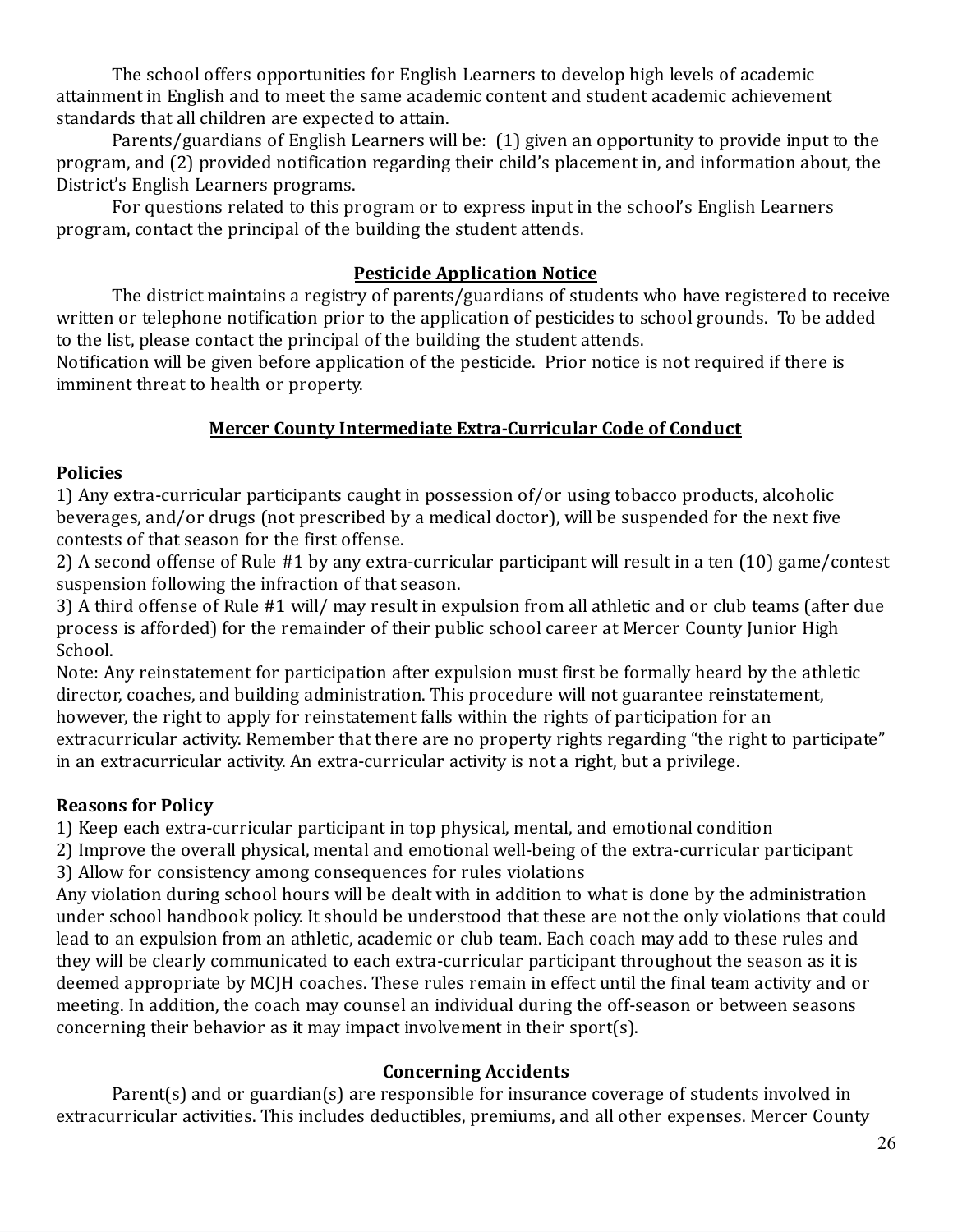Junior High School is not responsible for payment of accident expenses incurred through extra-curricular activities. MCJH does have access to a student insurance policy from a reputable insurance carrier if parents are interested in inquiring about it.

# **I understand and agree to abide by all provisions of this policy**

# **Rules and Regulations Guidelines**

# **Extra-Curricular Participants**

1. Proven use of tobacco products, illegal drugs and or alcohol will result in a suspension for 1st and 2nd time offenders (this applies for a student-athlete for the entirety of their career at Mercer County Junior High School). A third violation will result in an expulsion from all sports/academic/club teams during the remainder of their time at MCJH.

2. Hair and grooming shall emphasize neatness and safety. Coaches shall use reasonable discretion when determining an appropriate dress code for their players to and from athletic and academic contests.

3. Attendance at practice is required. The coach will decide what is excusable and what is not. 4. To better ensure the health and safety of our extra-curricular-participants, coaches may recommend and enforce a curfew during the season for their teams.

5. Abusive and unsportsmanlike conduct is absolutely unacceptable. Coaches shall take steps necessary to eliminate such behaviors.

6. All extra-curricular-participants deserve to be worked with in a fair, consistent manner. However, it must be understood that habitual violations of team rules may very well result in a suspension from the team

7. If a student is failing a class the week eligibility is determined, that student is ineligible to participate in interscholastic contests for that week. If the student is no longer failing a course after the week of ineligibility, he or she will be eligible to participate in interscholastic contests. In all cases, students' participation in interscholastic activities must meet the requirements of the IESA.

# **Coaches and Sponsors**

The Athletic Director should be considered as a resourceful professional to whom coaches may turn to when disciplinary problems or other problems occur. Scheduling shall be coordinated by the Athletic Director. Learn about the IESA rules and regulations and abide by them. It is recommended that you become familiar with the rules and guidelines of the IHSA as well. Coaching conduct should reflect pride in our school and our community. Place special emphasis on sportsmanship and scholastic achievement. Remember that we are role models at all times! Attend coaching clinics and rules interpretation meetings annually. Professional development also applies to coaching. All purchase orders must be signed by the Athletic Director, Principal, and Superintendent. All purchases shall be approved by the Athletic Director and the Administration. Cooperate with one another…..Loyalty among coaches, faculty and staff is imperative for a successful learning community. Please refrain from commenting on other coaches' decisions, strategy and or handling of problems etc. We must all remember that we, also, are a team.

# **Rules for Each Sport and or Activity**

Head coaches and sponsors will be responsible for communicating their team rules to the following persons prior to the beginning of each sport season:

a. Players, managers, and stat takers

b. Parents/Guardians